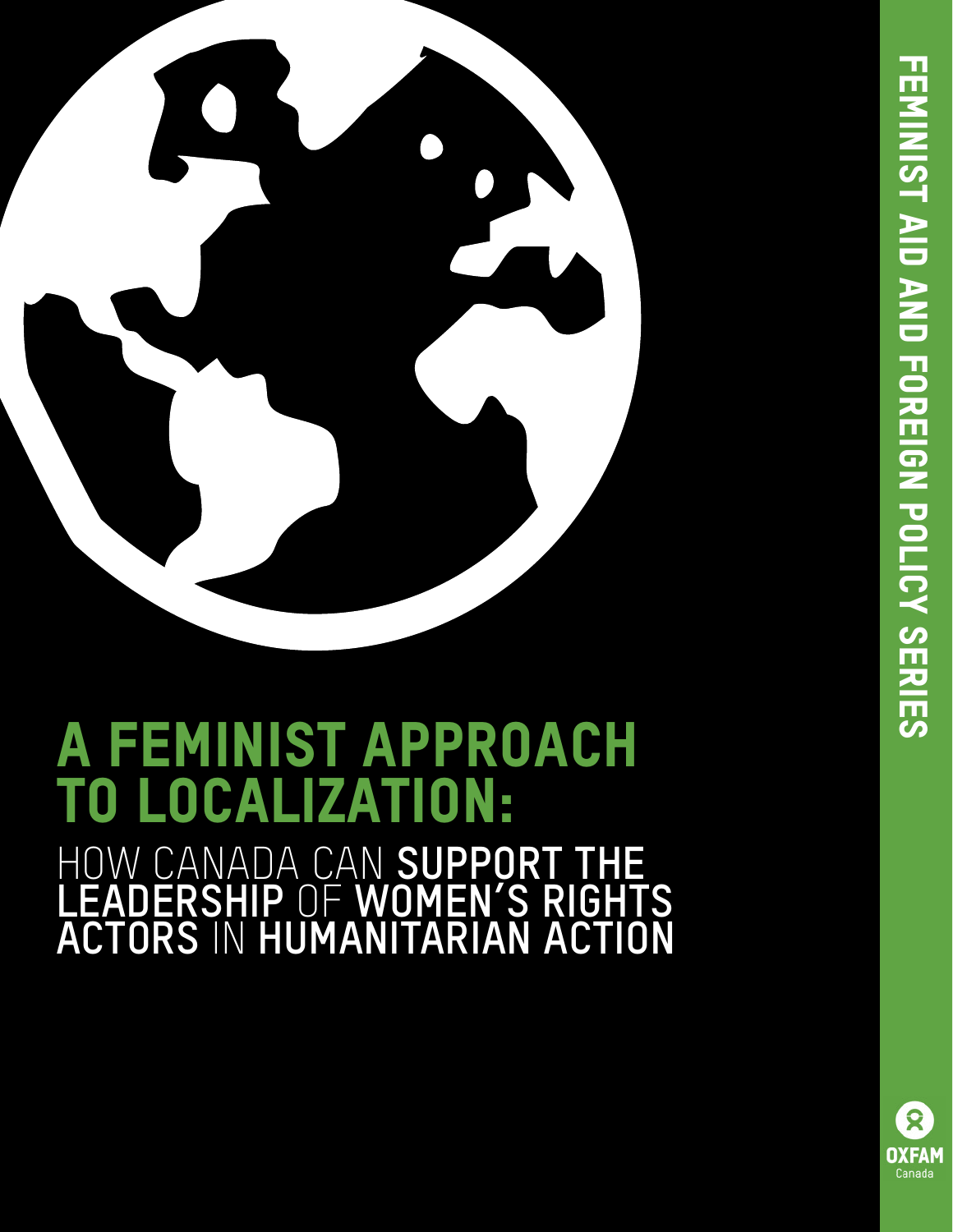# OXFAM CANADA<sup>® Oxfam Canada June 2018</sup>

Oxfam Canada 39 McArthur Avenue Ottawa, ON K1L 8L7  $\bigcup$  1-800-466-9326 Www.oxfam.ca Twitter.com/oxfamcanada f Facebook.com/oxfamcanada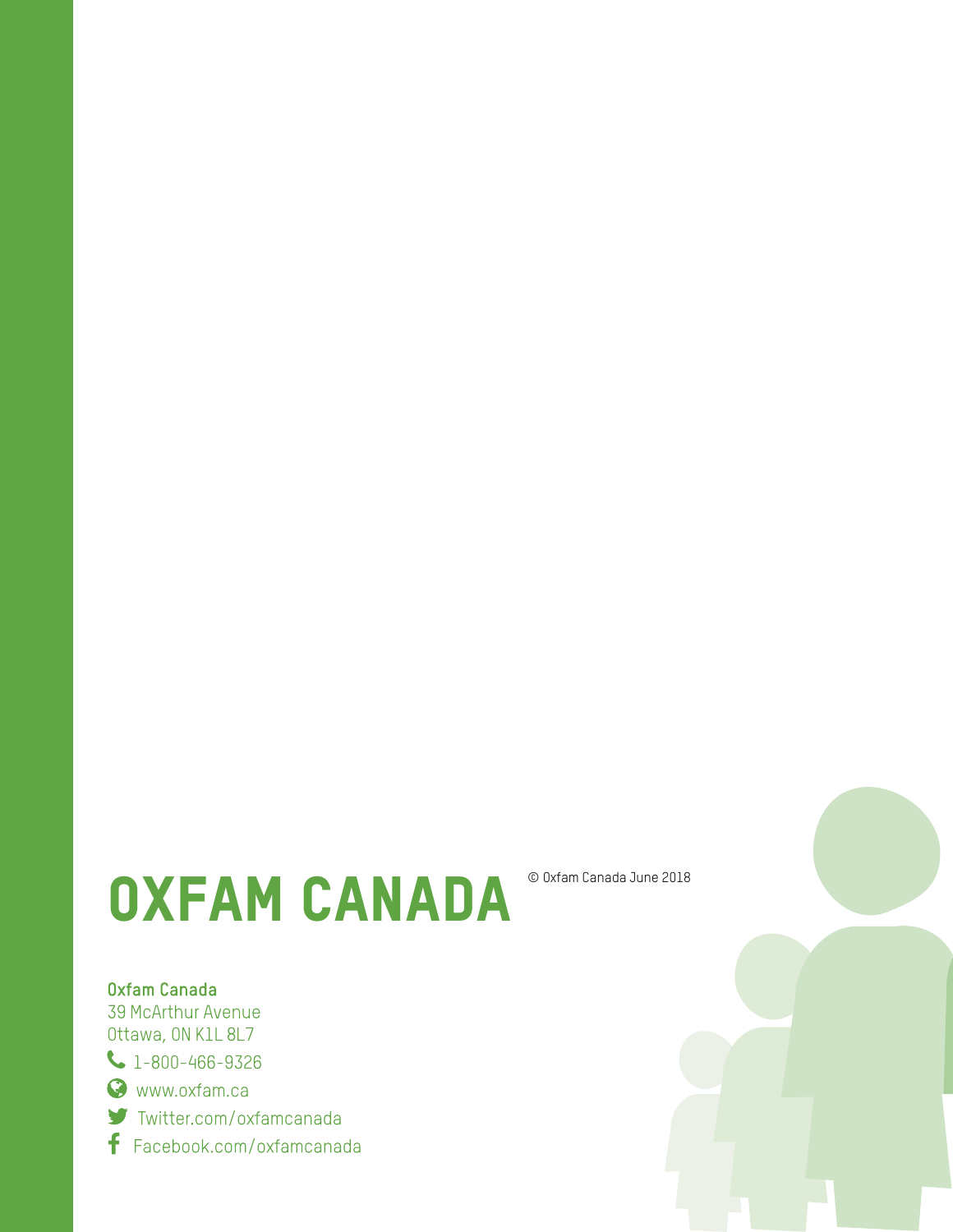# TABLE OF CONTENTS

## [EXECUTIVE SUMMARY](#page-4-0) THE RESERVE THAT THE RESERVE THE RESERVE THAT THE RESERVE THAT THE RESERVE THAT THE RESERVE THAT THE RESERVE THAT THE RESERVE THAT THE RESERVE THAT THE RESERVE THAT THE RESERVE THAT THE RESERVE THAT THE R

#### 1. INTRODUCTION AND CONTEXT: LOCALIZATION AND WOMEN'S [LEADERSHIP IN HUMANITARIAN ACTION](#page-6-0) 3

[Box 1: Canada's commitments 4](#page-7-0) Who are women's rights actors? **5** [Box 2: A feminist approach 5](#page-8-0)

#### 2. [MAKING THE CASE FOR SUPPORT: THE SIGNIFICANCE](#page-9-0)  OF WOMEN'S RIGHTS ACTORS IN HUMANITARIAN ACTION

[Acting as first responders in their communities and meeting women's needs 6](#page-9-0) Supporting gender equality and transformation over the long term  $\frac{1}{2}$ [Case study 1:](#page-10-0) [African Women and Youth Action for Development](#page-10-0) 7 [Advocating for women's rights and building movements for change 8](#page-11-0) [Case study 2:](#page-12-0) [Bangladesh Women's Humanitarian Platform](#page-12-0) 9 Laying the ground for sustainable peacebuilding and recovery and the state of the state of the 10 [Box 3: Women, peace and security](#page-14-0) 11 and 200 methods of the security 11 and 200 methods of the security 11 and 200 methods of the security 11 and 200 methods of the security 11 and 200 methods of the security 11 and 200 met

#### 3. [CHALLENGES FACED BY WOMEN'S RIGHTS ACTORS](#page-15-0)  [IN HUMANITARIAN ACTION](#page-15-0) 12

| Recognition and prioritization of gender equality and women's rights                       | 12 |
|--------------------------------------------------------------------------------------------|----|
| Case study 3: The Al-Mujadilah Development Foundation responds to the Marawi City conflict | 13 |
| Lack of quality funding and unequal approaches to partnership                              | 14 |
| Building and maintaining organizational capacity to be strong humanitarian actors          | 14 |
| Access to decision-making spaces and meaningful participation                              | 15 |
| Security and closing spaces for women's rights                                             | 15 |
| Lack of holistic program approaches                                                        | 16 |
|                                                                                            |    |

## 4. SUPPORTING THE LEADERSHIP OF WOMEN'S RIGHTS ACTORS: [ENTRY POINTS FOR CANADA](#page-20-0)

| Bridge the gap between development, humanitarian and peacebuilding policy<br>and programming and apply a feminist approach                     | 17 |
|------------------------------------------------------------------------------------------------------------------------------------------------|----|
| Support standalone gender in emergencies programming                                                                                           | 18 |
| Build an approach across humanitarian action that supports quality funding<br>and a feminist approach to partnership for women's rights actors | 18 |
| Recommendations for INGOs and international actors                                                                                             | 19 |
| ANNEX 1: INTERVIEWS WITH WOMEN'S RIGHTS ACTORS                                                                                                 | 20 |
| ACKNOWLEDGMENTS                                                                                                                                | 21 |
|                                                                                                                                                |    |

[NOTES](#page-25-0) PRESENTED A 22 ANNUAL MOTES AND A 22 ANNUAL MOTES AND A 22 ANNUAL MOTES AND A 22 ANNUAL MOTES AND A 22 ANNUAL MOTES AND A 22 ANNUAL MOTES AND A 22 ANNUAL MOTES AND A 22 ANNUAL MOTES AND A 22 ANNUAL MOTES AND A 22 ANN

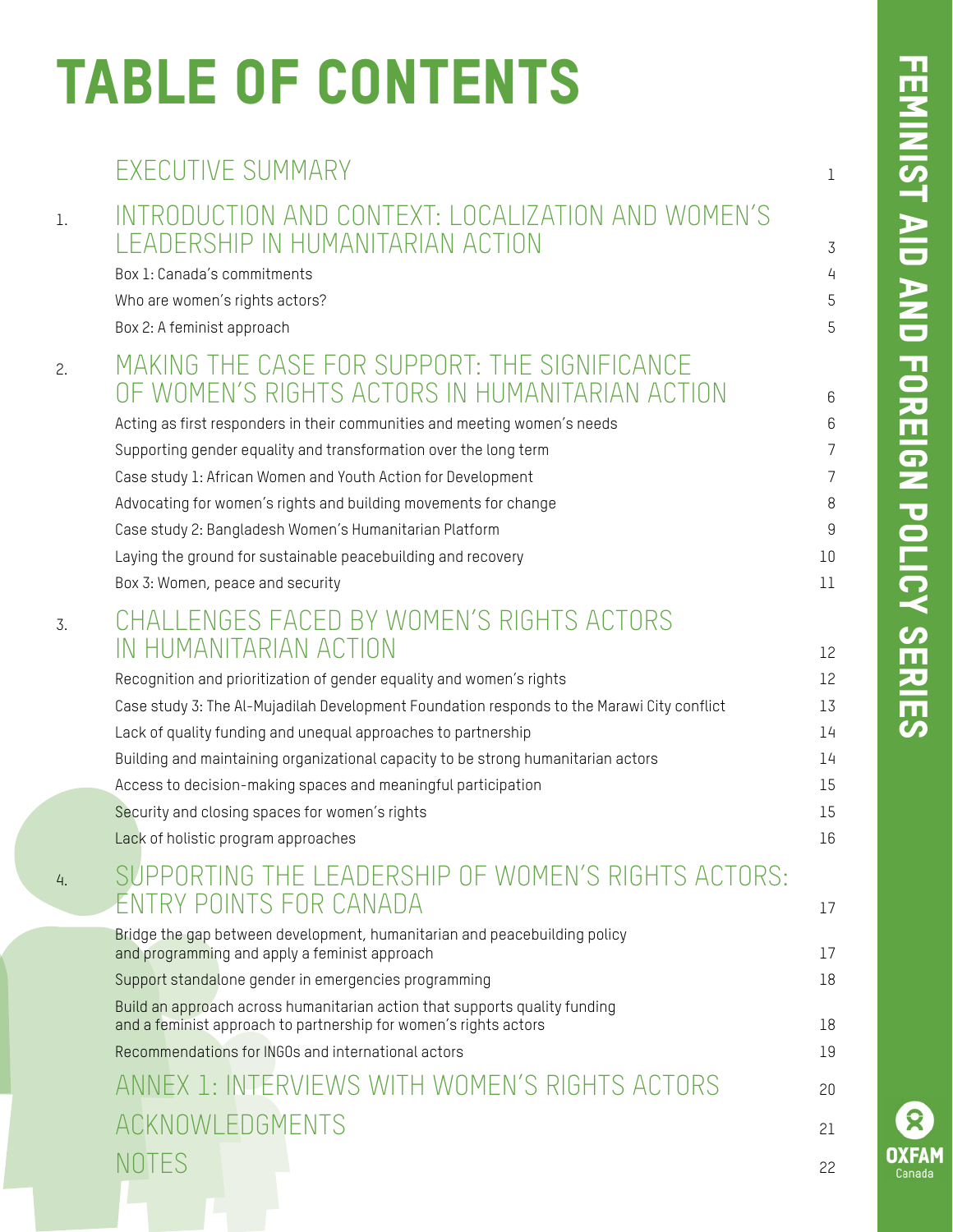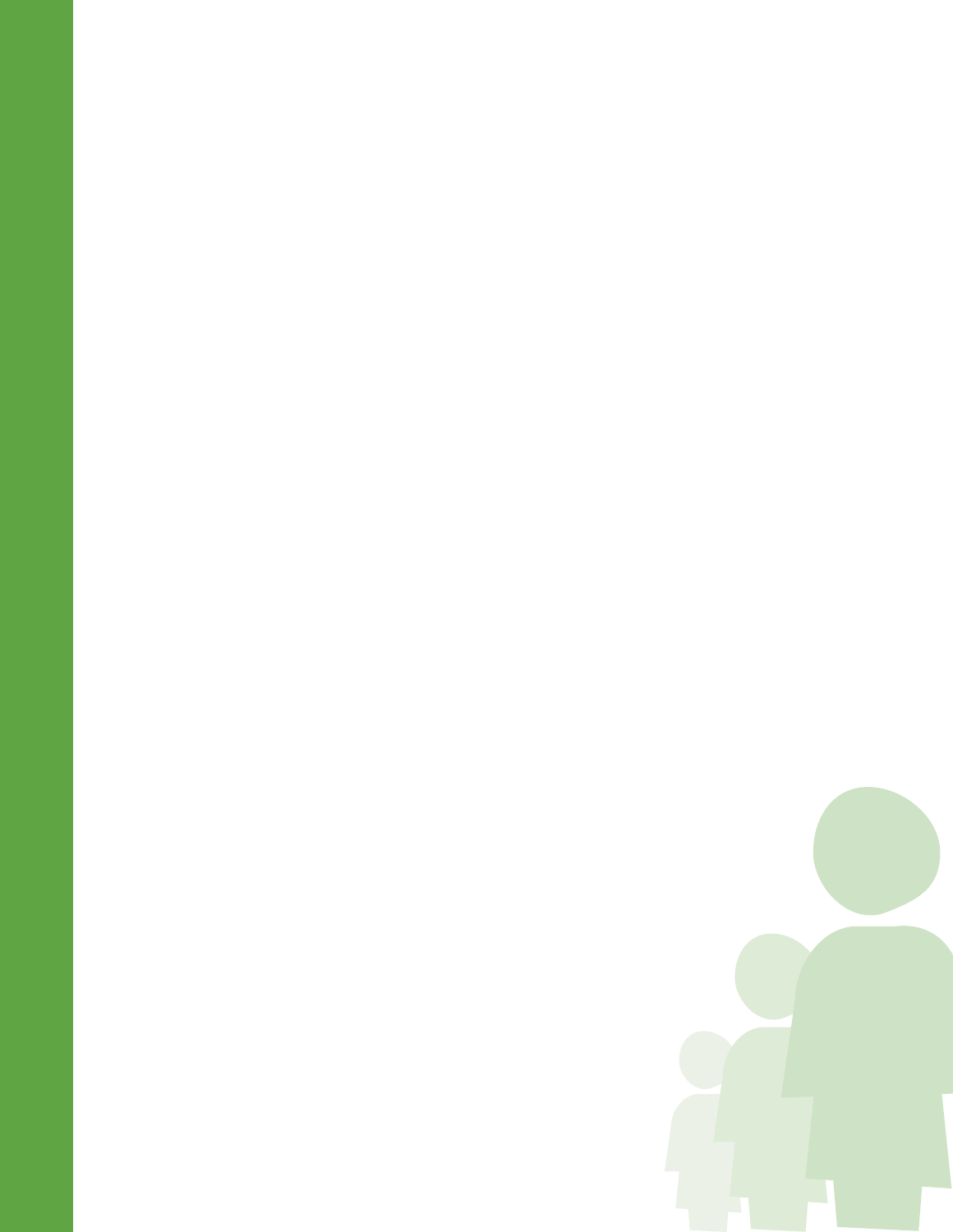# <span id="page-4-0"></span>**EXECUTIVE SUMMARY**

Local and national women's rights actors play an important role in humanitarian action. As established members of a community, they are well placed to deliver assistance quickly in a crisis and understand the needs of women in that context. Whether they are delivering assistance which is context appropriate and understanding of local norms, or advising other humanitarian actors on how to best support women in their communities, women's rights actors can help ensure that humanitarian action is effective at meeting women's needs.

They also bring a holistic and gender-transformative approach that bridges across the humanitariandevelopment-peace nexus and can provide for longterm positive changes for the security and well-being of communities. This perspective makes them particularly effective in responding to the opportunities brought on in emergencies to transform gender relations and to tackle inequalities. Their work challenges patriarchal norms, which underlie gender inequality and the marginalization of women, and supports women's agency. Despite this, they are not always recognized as humanitarian actors, face difficulties in accessing funding and typically have less power in the partnerships they do have.

It is time for those women's rights organizations, activists and movements that take a rights-based, intersectional approach to achieving gender equality to have their leadership supported in the humanitarian sector. Supporting the leadership of local and national women's rights actors is a key part of a feminist approach to humanitarian action. It is also particularly important to the implementation of the localization agenda, which aims to shift power from international to national and local actors in crisis-affected countries, based on the recognition of the importance of local actors to more sustainable and effective humanitarian outcomes.

The Government of Canada has in place commitments to support the leadership of women and women's organisations in local humanitarian action. In order to make these commitments a reality, it will be essential to understand the challenges they face, and the best forms of international assistance that would support them. This reports presents findings of research with women's rights actors involved in humanitarian action. It is intended to contribute to discussions on how to apply feminist principles to aid and foreign policy.

The research suggests that despite differences in the contexts in which women's rights actors are working, there are often commonalities in what they see as challenges and barriers, and priorities for change. This includes the lack of recognition and prioritization of gender equality and women's rights in humanitarian

action, where issues such as violence against women and sexual and reproductive health and rights are not considered 'life saving' interventions. The link between gender equality and security is also not well understood. Where funding is available for their work, women's rights actors report it is rarely long term, flexible or able cover their core running costs, making it hard to build and maintain capacity and be effective and innovative in programming. Due to the nature of their work, women's right actors also face particular security threats and restrictions on their leadership.

These challenges are further hampered by the lack of policy coherence between humanitarian, conflict and development work. Canada currently manages these with different 'pillars' of work with different funding streams without strong coordination. This siloed approach does not reflect the reality on the ground, however. Interventions in humanitarian and conflict settings typically require both short- and long-term programming that meets immediate basic needs, but also lay the foundation for sustainable and peaceful recovery. As discussed in this report, women's rights actors are often working across these areas, and supporting communities in being prepared and resilient in responding to emergencies, throughout crises and beyond.

In order to best respond to the realities of communities, and support long term, sustainable transformation, it is necessary to have in place policies and approaches that span development, humanitarian and security work from a feminist perspective. That will require new ways of working and partnerships with women's rights actors. The Government of Canada has three main entry points to do this:

#### Bridge the gap between development, humanitarian response and peace and security and apply a feminist approach:

- Develop a humanitarian policy which bridges humanitarian action and peacebuilding, increases attention to disaster risk reduction and preparedness, and is in line with the Feminist International Assistance Policy.
- Increase opportunities for multi-year humanitarian funding, ensuring longer term and predictable support.
- Bolster gender programmatic capacity and expertise within the International Humanitarian Assistance section of Global Affairs Canada to ensure that gender and partnerships with women's rights actors are prioritized in calls for proposals and project reviews.

**OXFAM** Canada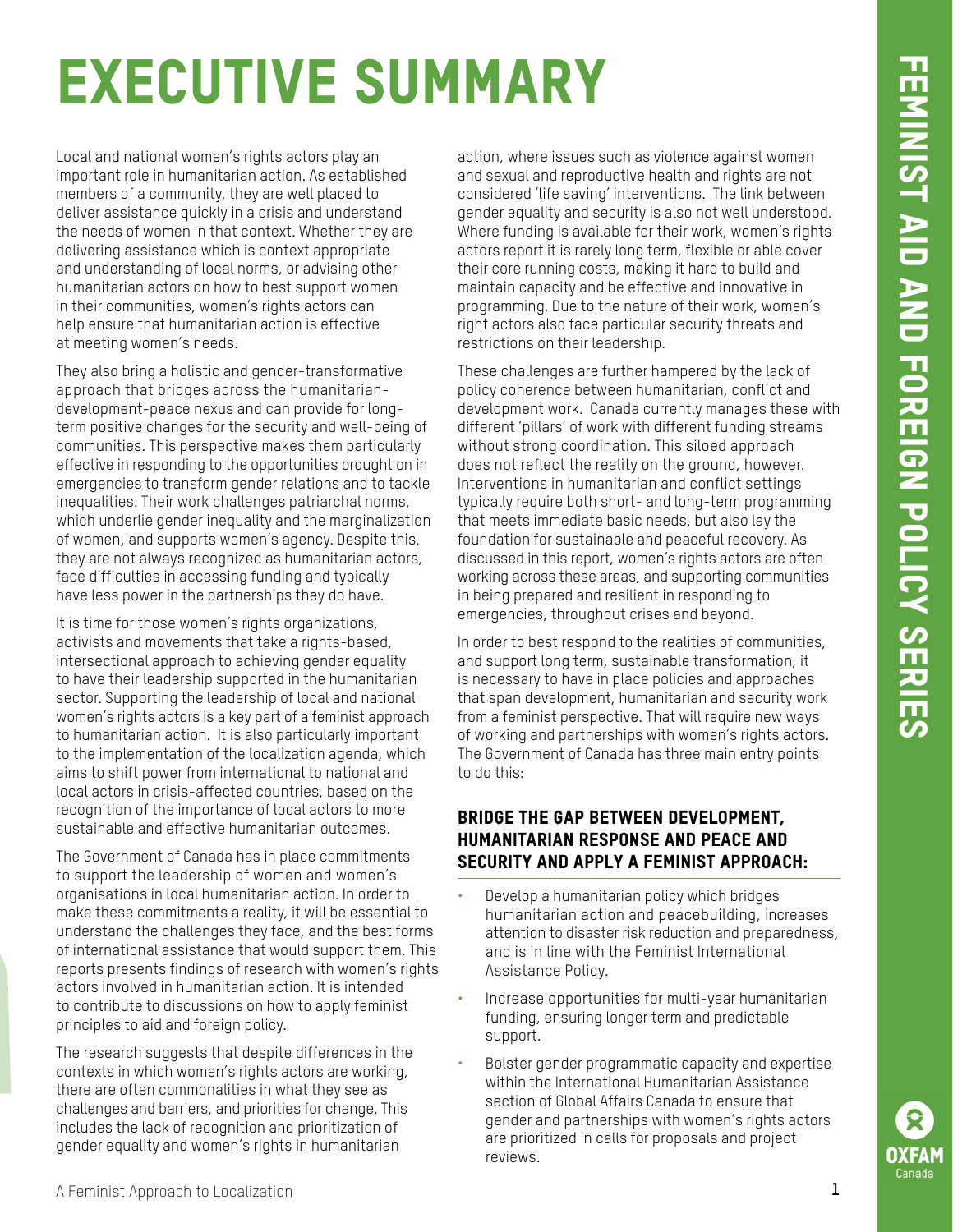

*Participants at a workshop discuss the role of women's rights actors in humanitarian action*

#### Support standalone gender in emergencies programming:

- Provide dedicated funding for standalone gender in emergencies programming through its humanitarian assistance pool and strengthen gender mainstreaming.
- Align humanitarian assistance commitments with the Feminist International Assistance Policy by dedicating at least 15% of humanitarian funding to gender in emergencies programming, ensuring a significant amount of this is allocated to supporting local and national women's rights actors.

#### Build an approach across humanitarian action that better enables support for women's rights actors:

- Create opportunities and incentivize humanitarian assistance to support the leadership of women's rights actors, particularly by providing long-term, flexible and core funding.
- Identify and use a variety of funding mechanisms to reach women's rights organisations, movements and networks. This should include funding through partnerships with women's funds and INGOs, but also through regional funds and consortiums which bring together various organizations with different skill sets.
- Track and report on the funding that is being received by women's rights actors for humanitarian action, and evaluate impacts to support broader understanding of their role.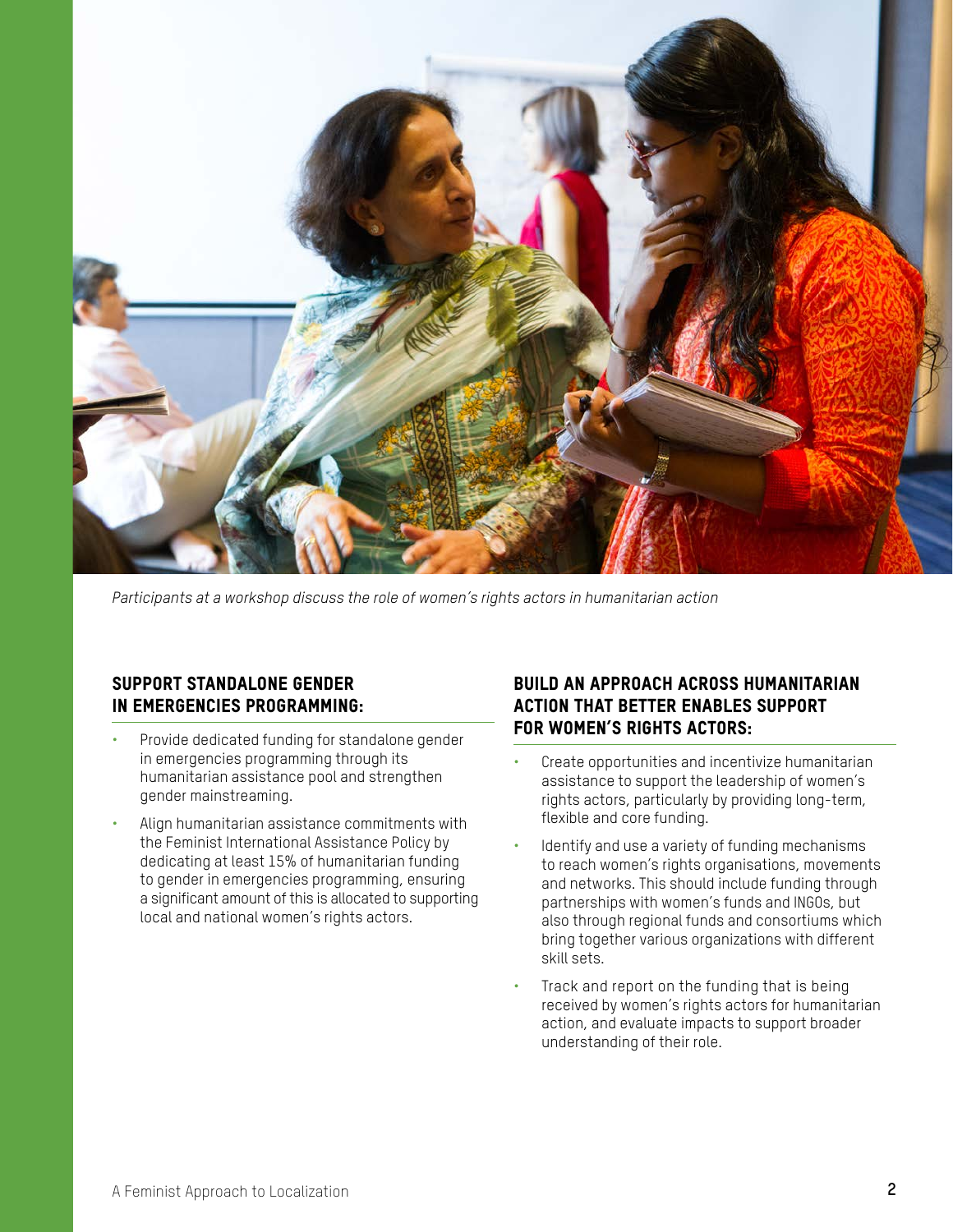## <span id="page-6-0"></span>1. INTRODUCTION AND CONTEXT: LOCALIZATION AND WOMEN'S LEADERSHIP IN HUMANITARIAN ACTION

Humanitarian crises have different impacts and consequences on women, girls, men and boys. These impacts, which in most cases disproportionately harm women and girls, are too often misunderstood and neglected by governments and humanitarian organizations in their interventions. This means that humanitarian interventions have often failed to protect women's rights and at times exacerbate existing unequal gender relations and power structures. Part of the reason for such results is unequal power and privilege in the humanitarian sector, which is shaped by patriarchal structures and a North-South imbalance, where humanitarian actors from the global North have significantly more power than counterparts from the South, including those from the very places where crises are occurring.

Currently, the large majority of humanitarian funds go to United Nations (UN) agencies, the International Red Cross and Red Crescent Movement and international non-governmental organizations (INGOs).<sup>1</sup> In 2016, local and national actors directly received 2% of international humanitarian assistance from donors.<sup>2</sup> The majority of this went to local and national governments, with civil society organizations directly receiving just 0.3%.3 No global reporting measure exists for tracking how humanitarian funds are reaching women's rights actors, however they consistently report difficulty in accessing funding. This situation results in humanitarian action that is not led by, or accountable to, women or the communities where it is happening.

The localization agenda in the humanitarian sector aims to address the North-South imbalance by shifting power from international actors to national and local actors in crisis-affected countries. In 2016, donors, UN agencies and INGOs together agreed the Grand Bargain,  $4$ which includes the commitment that 25% of global humanitarian assistance will go as directly as possible to local and national actors by 2020. A feminist approach to localization would seek to further tackle power imbalances and patriarchal structures in humanitarian action by shifting power to national and local women's rights actors, which should result in improved outcomes for women and girls and their communities.

**A feminist approach to localization would seek to further tackle power imbalances and patriarchal structures in humanitarian action by shifting power to national and local women's rights actors, which should result in improved outcomes for women and girls and their communities.**

Women's leadership in local humanitarian contexts takes many forms, from women organizing and delivering basic needs for families and communities, to women taking up economic and political leadership roles. Women's leadership must be a priority in the localization agenda. So far, women are under-represented at all levels of decision making in the humanitarian sector, which undermines the effectiveness of humanitarian action and its potential for transformative changes in support of gender equality.<sup>5</sup> Transforming gender roles is a project of generations, but can be jump-started in moments of crisis as traditional societal structures are disrupted.6 Initiatives to intentionally support such changes as part of humanitarian action are limited, however, with less than 2% of all humanitarian programs between 2011 and 2014 having gender equality as a primary goal.<sup>7</sup>

As the humanitarian sector shifts power and resources to national and local actors, there are both opportunities and risks for women's rights actors. There is potential to take advantage of new funding opportunities, experience more ownership of programs and have strengthened voices in humanitarian spaces for strategy and decision making. However, there is also a risk that if localization fails to include women's rights actors, or does so in a way that is not driven by their leadership, the process will perpetuate and deepen the challenges that they face and reinforce gendered inequalities between civil society organizations.

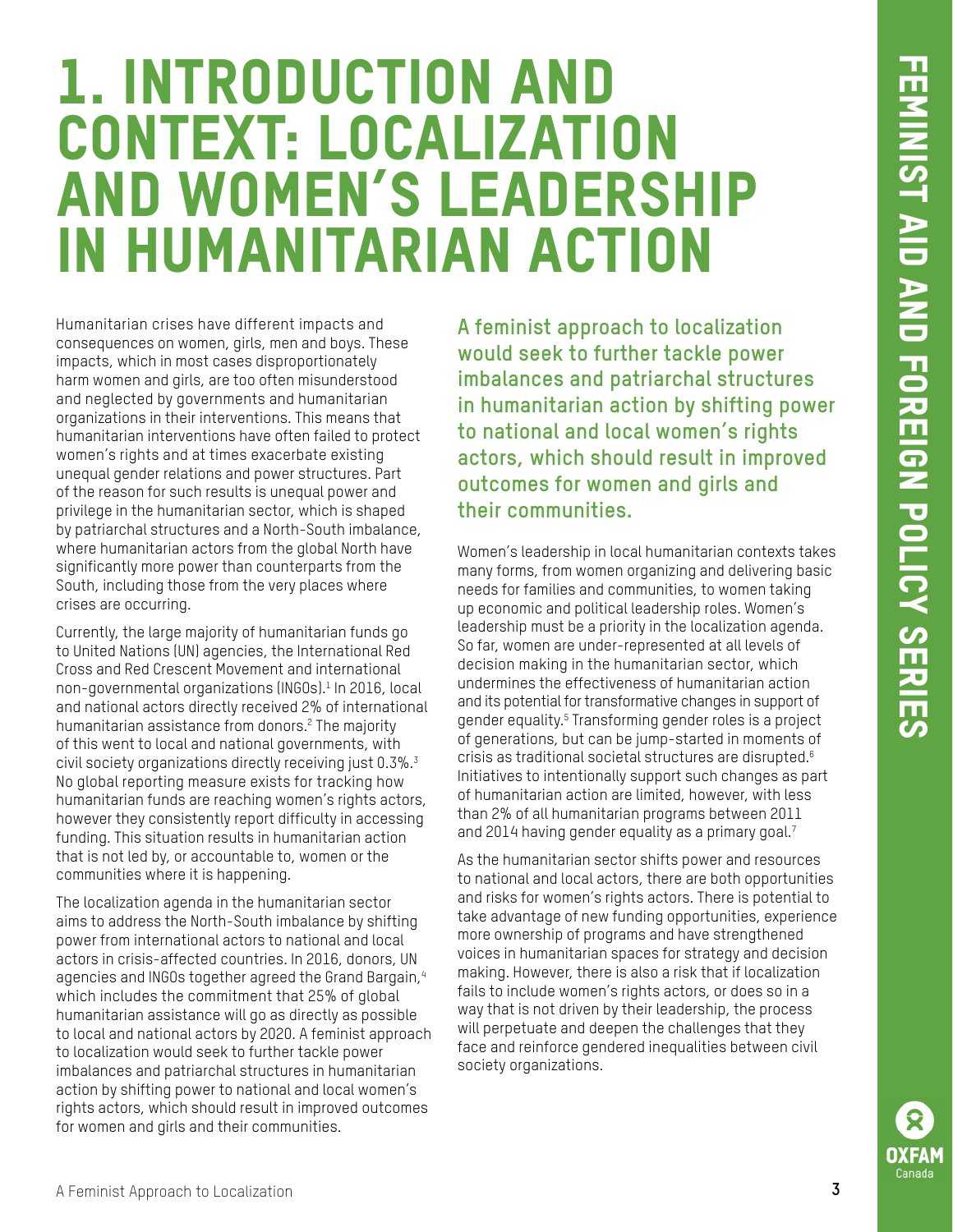<span id="page-7-0"></span>This paper presents findings of research with women's rights actors involved in humanitarian action, and makes suggestions for how the findings could inform Canada's approach to feminist aid and foreign policy. Specifically it discusses how Canada can realize a feminist approach to localization by supporting women's rights actors. Oxfam is exploring how feminist principles can improve our own humanitarian work. The Canadian government is committed to this approach through its Feminist International Assistance Policy and has policy commitments in place to increase the leadership of women's organizations in humanitarian action (see Box 1). The report focuses on the impacts that women's rights actors can have in humanitarian settings, the challenges that they face and how Canada could take a more deliberate, robust feminist approach to localization by supporting their leadership. Such an approach would require new ways of working that bridges the nexus between humanitarian assistance, peace and security and development policies.

Humanitarian actors are increasingly recognizing the need to work in ways that are more community-led and focused on local partnership. These changes to our ways of working will require time as well as ongoing learning and experimentation. Oxfam Canada approaches this research acknowledging that we have progress to make in this area. This is why the report includes not only recommendations for the Canadian government, but also for ourselves and our INGO peers.

Beyond supporting more effective humanitarian action, shifting power to national and local actors with a focus on women's rights is an important part of addressing the power imbalances in the humanitarian sector that lead to sexual exploitation and abuse. While sexual exploitation and abuse is carried out by all kinds of actors, international, national and local, a humanitarian sector that is more accountable to communities, and particularly supports the leadership of women's rights actors, will be more effective at prevention.

**There is a risk that if localization fails to include women's rights actors, or does so in a way that is not driven by their leadership, the process will perpetuate and deepen the challenges that they face and reinforce gendered inequalities between civil society organizations.** 

#### Box 1: Canada's commitments

- At the World Humanitarian Summit, Canada committed to: 'Empower Women and Girls as change agents and leaders, including by increasing support for local women's groups to participate meaningfully in humanitarian action.'8
- The Feminist International Assistance Policy states: 'Because of the specific risks that humanitarian crises create for women and girls, Canada also commits to increase its support for women and girls in its humanitarian response efforts and for local groups providing emergency assistance, including local women's organizations.'9
- The National Action Plan on Women, Peace and Security includes this objective: 'Increase the meaningful participation of women, women's organizations and networks in conflict prevention, conflict resolution, and postconflict statebuilding.'10

In writing this report, it is not proposed that women's rights actors should be the sole responders in humanitarian settings. It would be very difficult to meet humanitarian needs without the surge capacity and technical expertise provided by other including national organisations, governments and international humanitarian organizations. Rather, the starting point is the understanding that the humanitarian sector is too heavily skewed in one direction and thus would benefit from more involvement of women's rights actors, including in the areas of disaster risk reduction, protracted displacement, and peace and reconciliation. Local actors are on the ground before, during and after humanitarian crises and therefore need to be involved consistently across all phases of the humanitarian and development spectrum.

A feminist approach to humanitarian assistance would also not be only about empowering women's rights actors. Governments and INGOs have a variety of options to promote a feminist approach.. Investment in strong gender analyses, gender-transformative programming, and feminist monitoring, learning and evaluation are some of the many examples. This report does not seek to outline a comprehensive vision of how to make the humanitarian sector more feminist. Its focus is specifically on exploring how Canada can support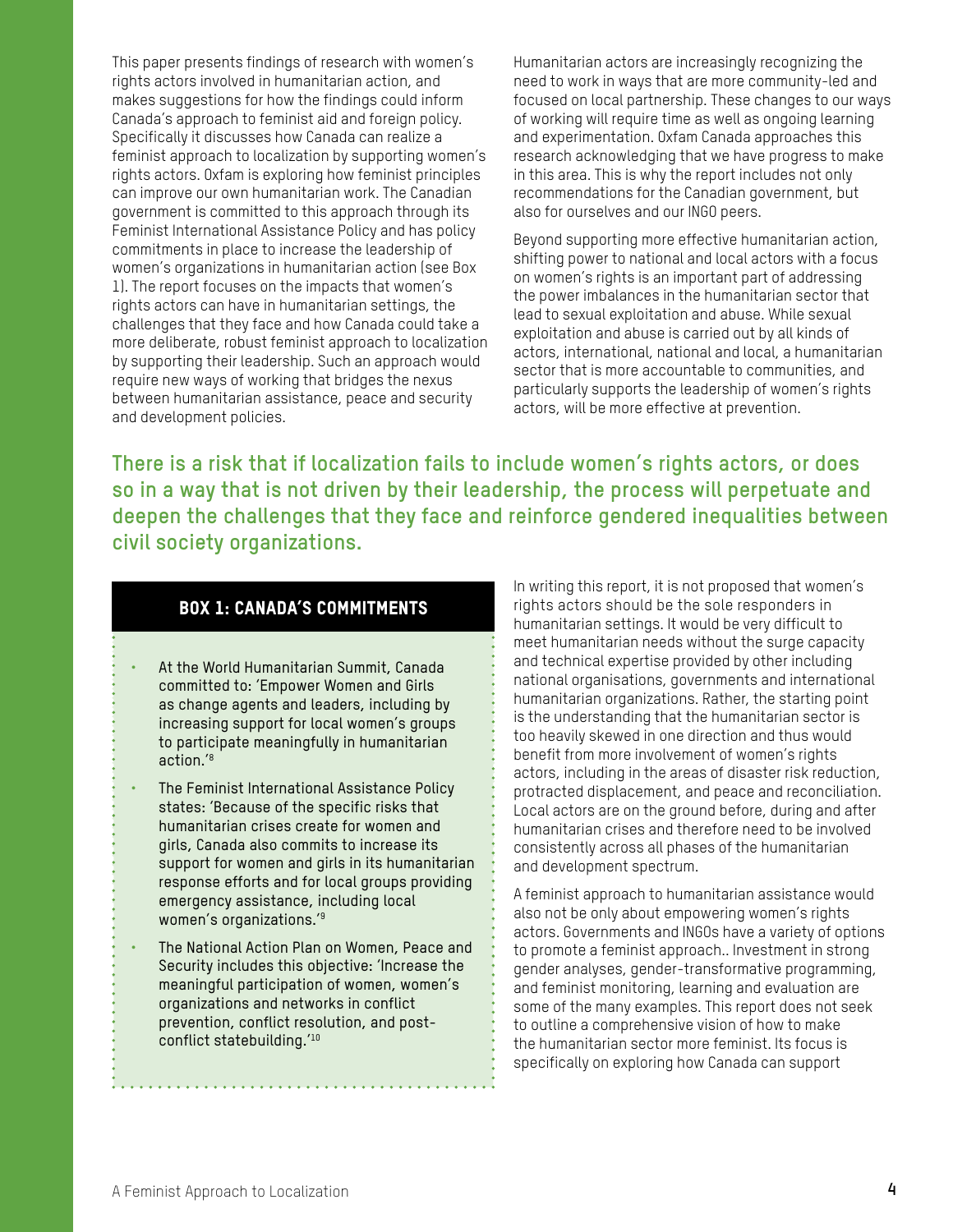#### <span id="page-8-0"></span>Box 2: A feminist approach

A feminist approach is one that goes beyond targeting women and girls to address the root causes of gender inequality. These causes persist through unequal power relations between women and men as well as the patriarchal norms and structures that shape societies. A feminist approach to humanitarian action must be transformative in that it seeks to change these power dynamics. Such an approach should also be intersectional, taking into account the multiple forms of discrimination that different women, in all their diversity, face.

Importantly, a feminist approach involves supporting women's agency and decision making by moving beyond seeing them as beneficiaries to recognize, value and support their leadership. It should also reconsider traditional hierarchical notions of leadership to recognize the different ways that leadership must be exercised to create more equal structures as well as place more emphasis on collective organizing.11

A key aspect of a feminist approach to localization is how partnerships with women's rights actors are formed and managed. Both the localization agenda and a feminist approach call for more equal partnerships between international, national and local actors, which at the moment are very unequal (see more in section 3).<sup>12</sup>

women's rights actors in humanitarian action as one aspect of such an approach (see Box 2).

This report is based on a literature review, interviews with women's rights actors and a three-day workshop with INGO humanitarian program managers, women's rights actors and UN agency representatives (see Annex for details). As part of the research, we also spoke with representatives of other humanitarian agencies and Canadian organizations that support women's rights actors.

### WHO ARE WOMEN'S RIGHTS ACTORS?

For this research, we define women's rights actors as local and national organizations, activists and movements which are primarily women-led and have rights-based, transformative and intersectional approach. These can be organized and registered organizations, but also loose networks of women's rights activists. A transformative agenda is one that takes into account and seeks to address the unequal power dynamics that cause gender inequality. An intersectional approach addresses the multiple forms of discrimination that lead to marginalization.

In its commitments, Canada uses the terms 'women's organizations' and 'local women's groups'. In order to enact a feminist approach, the research suggests that it is necessary to go beyond these terms and include a focus on women's rights. It may not always be possible for actors to publicly identify themselves with this definition due to the security threat that can be posed. Therefore when Canada is identifying who the best partners may be, there is a need for a nuanced, context-specific approach.

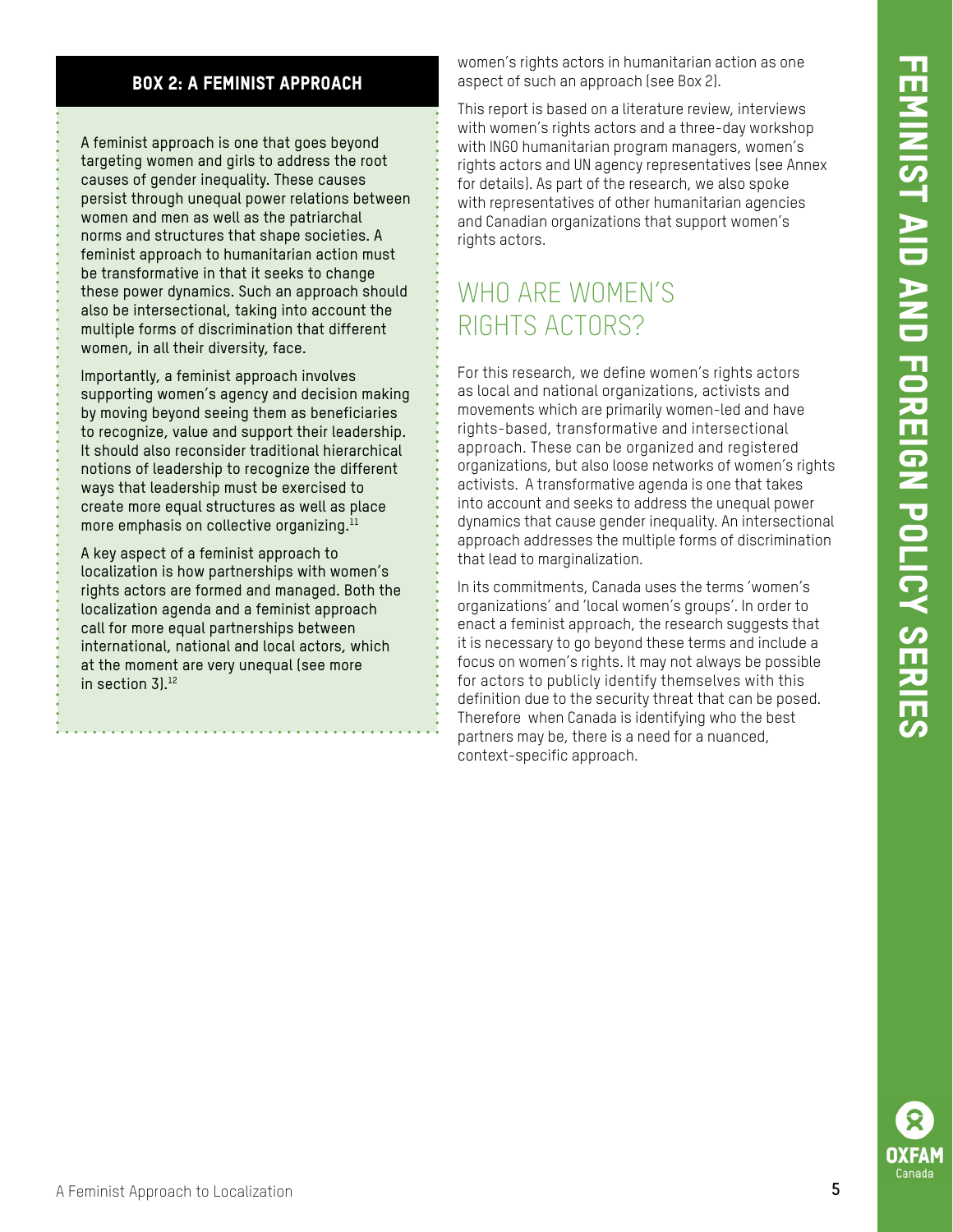## <span id="page-9-0"></span>2. MAKING THE CASE FOR SUPPORT: THE SIGNIFICANCE OF WOMEN'S RIGHTS ACTORS IN HUMANITARIAN ACTION

**Women's rights actors play crucial roles in humanitarian action and longer-term recovery after a crisis. Their work is rooted in the realities of their communities and often focuses on long-term social norm changes that involve engaging multiple levels of a society.**

Women's rights actors play crucial roles in humanitarian action and longer-term recovery after a crisis. Their work is rooted in the realities of their communities and often focuses on long-term social norm changes that involve engaging multiple levels of a society. Whether working on influencing policy change at the national level or challenging existing behaviors and attitudes towards women's rights at the community level, these actors have the long-term view of connecting with different institutions and stakeholders, bringing diverse voices to various spaces, and thereby bridging the humanitariandevelopment-peace divide.

This section presents the findings of the research related to understanding the role that women's rights actors play and types of changes that they achieve.

## ACTING AS FIRST RESPONDERS IN THEIR COMMUNITIES AND MEETING WOMEN'S NEEDS

As established members of a community, local women's rights actors are well placed to deliver assistance quickly in a crisis and understand the needs of women in that context. Often this is because they can spot early warning signs of women's rights being restricted (see case study 1 for example). They may also be able to access areas where international actors have not been able to reach or remain. For example, when the Islamic State invaded the northern Iraqi city of Mosul, women mobilized immediately to set up emergency escape routes for human rights defenders and urgent humanitarian aid deliveries, even as large international aid agencies were pulling out of the danger zones.

This is also true for slow-onset emergencies. The *Association pour le Développement Économique et* 

*Social (ADES)* in Burkina Faso carry out environmental and maternal health work in communities that have recently been affected by drought.<sup>13</sup> Adapting its programs to respond to this crisis, which has been relatively slow onset and is long term, has become a core part of its work. Programs now include building women's resilience to drought by helping them grow and transform new, high-value and drought-resistant species of plants. Such programmes are important to ensure that existing gender inequalities in access to economic resources and livelihoods are not exacerbated in emergencies.

Involving women's rights actors can help move humanitarian action beyond a 'one-size-fits-all approach' and tailor assistance to particular communities. Without such involvement, assistance can fail to understand a context and thus be ineffective. For example, after the 2015 Nepal earthquake, *Women Human Rights*, a local women's rights organization, heard reports of rural communities being given sanitary pads, which are not commonly used by women there, and food items that are not part of their diet.14 Local women's groups instead organized to distribute cloths that women use for menstrual hygiene and more suitable food.

In addition to carrying out such work themselves, women's rights actors can support other humanitarian actors to improve their response, by supporting gender assessments or monitoring and evaluation of assistance.15 Such support mitigates the risks of missing crucial information or worse – when they are not consulted, assistance may inadvertently reinforce harmful gender norms. In the eastern part of Sri Lanka, for example, Muslim communities have matrilineal land rights. During the government and international humanitarian aid response after the 2004 Indian Ocean tsunami, resources and deeds to new houses were given only to men, ignoring this practice and upending traditional gender practices that had protected women.<sup>16</sup>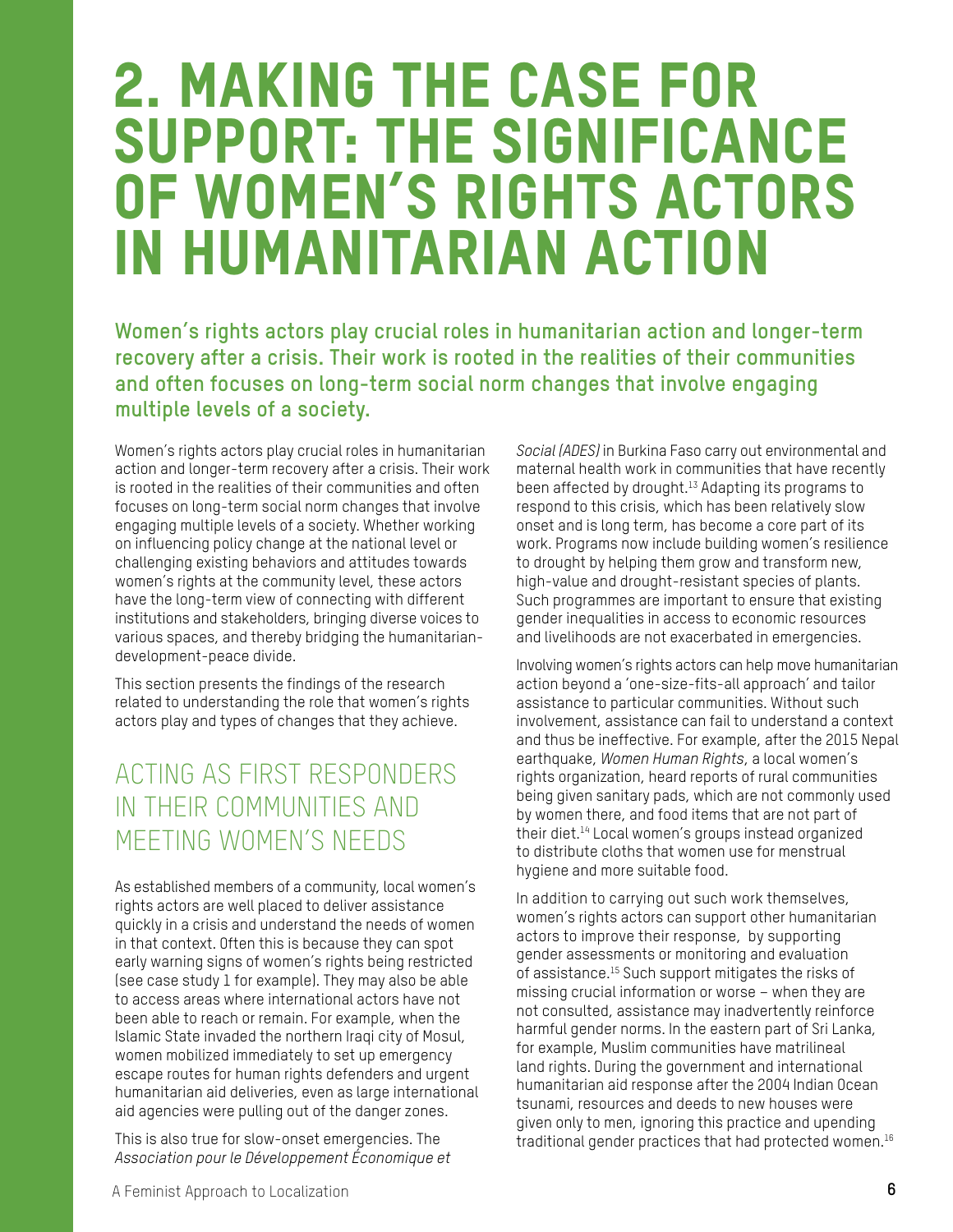### <span id="page-10-0"></span>SUPPORTING GENDER EQUALITY AND TRANSFORMATION OVER THE LONG TERM

Beyond meeting women's needs, women's rights actors often work in innovative ways to guide and deliver gender-transformative humanitarian action. Since their work often involves challenging patriarchal norms and supporting women's agency, their work is more comprehensive and includes tackling issues that are often not seen as a life-saving priority in emergency settings, such as violence against women. The risk of such violence can increase significantly in in emergencies, in some conflict settings, more than 70% of women have experienced gender based violence.17

The work of *African Women and Youth Action for Development (AWYAD)* (case study 1), which focuses on challenging the norms underpinning violence against women in refugee contexts, and the role that the *Al-Mujadilah Development Foundation (AMDF)* (case study 3) has played in implementing sexual health programs with displaced communities are illustrative of the types of work women's rights actors do.

Women's rights actors can also adapt successful approaches used in their long-term work to a humanitarian setting to improve outcomes. In the Philippines, for instance, Oxfam built experience integrating initiatives to address women's heavy and unequal responsibilities for unpaid care work with women's rights organizations as partners. This experience led to an unpaid care work analysis being used in delivering a humanitarian cash-for-work program, where women who were acting as caregivers for their families after a natural disaster or conflict were included in the cash programming. Their inclusion challenged social norms about what constitutes work and the value of women's roles in communities, which can contribute towards gender equality in the long term.

Previous Oxfam research<sup>18</sup> showed that, compared to the rest of the humanitarian sector, women's rights actors take a broader perception of what constitutes a crisis and their work often bridges areas traditionally siloed into development, conflict or emergency. For example, women's organizations working on food security describe a broad perception of risk including both systemic shocks and risks at the individual and household levels. While issues such as violence against women, male migration and local crop failure are often considered to be longterm development issues, these women's organizations understood them to be part of the humanitariandevelopment spectrum.<sup>19</sup>

## CASE STUDY 1: **African Women and Youth Action for Development**

AWYAD was founded in Uganda in 2010, with the goal of empowering vulnerable women and youth.

Uganda's refugee-hosting model is one of the most progressive in the world. Uganda does not follow a policy of refugee encampment. Most refugees reside alongside Ugandan citizens in rural settlements, towns and cities.<sup>20</sup> Refugees use available public health services, have access to universal primary and lower secondary education, and engage in economic activities. Uganda's generous approach and geographic location, with ongoing conflicts in neighbouring South Sudan and the Democratic Republic of Congo, has made it one of the top five refugeehosting countries worldwide. It currently hosts an estimated 1.3 million refugees, with approximately 84% of new arrivals being women and children.<sup>21</sup>

In this context, there are a number of safety and protection challenges for refugees and host communities. Displaced women have lost their social support systems and are at increased risk for multiple forms of gender-based violence including sexual violence, domestic violence, early marriage and trafficking. AWYAD works on prevention and awareness building by - among other interventions - establishing community protection committees, task forces on genderbased violence and community watch groups and training them to identify and refer cases. As a local organization, AWYAD understands the social and cultural norms underpinning violence and how they differ across communities. For example, in some refugee communities, there is a belief that men who do not beat women do not love them. In order to prevent violence, it is necessary to understand that belief and address it head on.

AWYAD is also addressing security challenges posed by reports of an increased number of guns

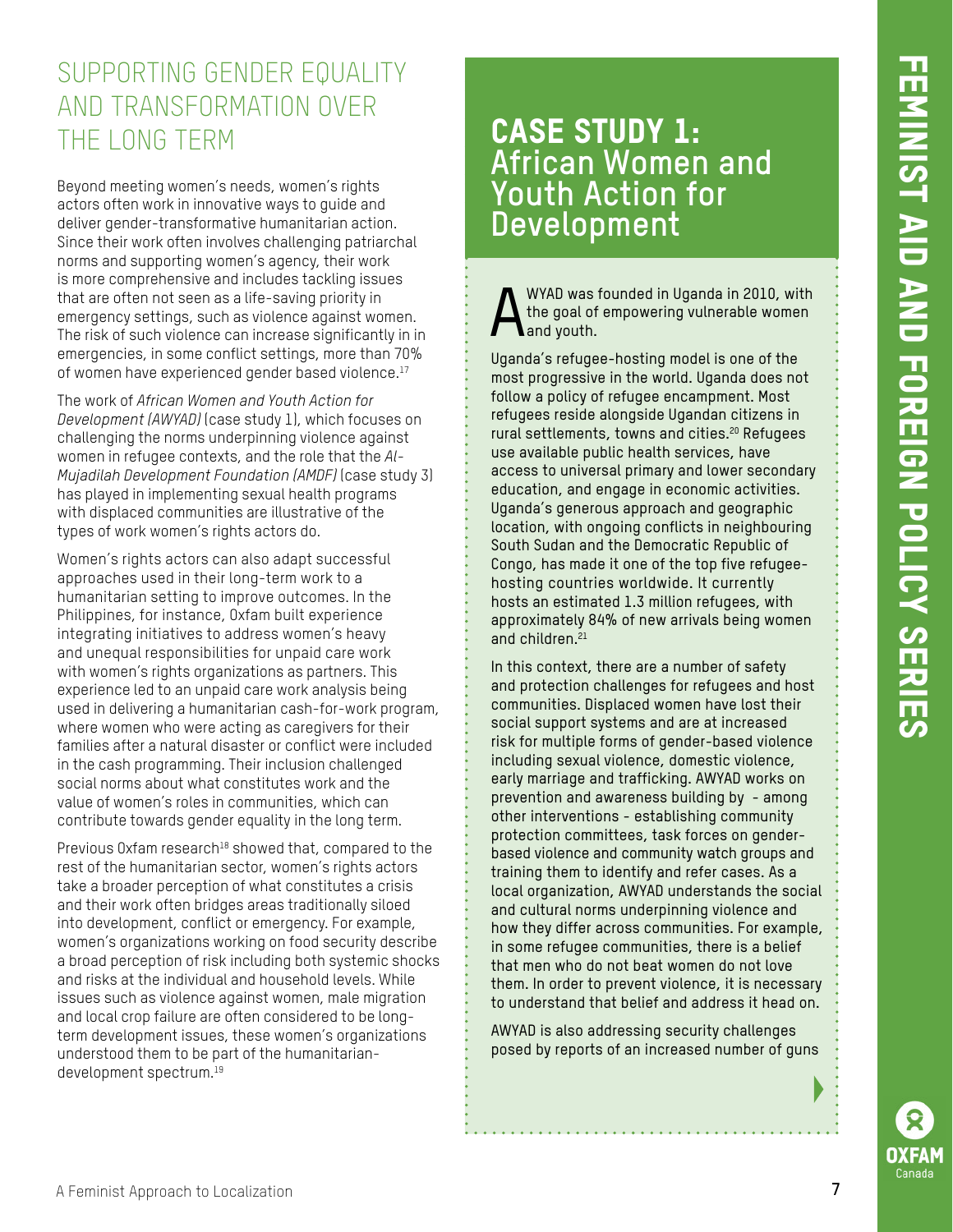<span id="page-11-0"></span>in refugee-hosting areas, which has created tension in refugee and host communities and threatens everyone's safety – especially women. AWYAD is supporting community dialogues and peace forums between host communities and refugees to build social cohesion as well as advocating for a stronger role for local governments in managing refugee affairs. Currently, local governments receive little support from the central government and other humanitarian partners, while the Refugee Act of 2006 does not give them a mandate to do such work. Yet, local governments have a key role to play in bolstering existing protection structures such as the police, the judiciary, local councils and district protection coordinating committees, which can support refugee women and children even after emergency responses.

**"In every emergency situation, women and children are exposed to higher risks and levels of vulnerability than any other group of people. In such situations, women's rights organisations respond first before any other, become the safe zone for these suffering women and always strive to restore hope in their lives and give them a new meaning of life even after emergency situations. Humanitarian agencies should support women's rights organisations with the required technical and financial capacity to effectively, and sustainably respond to the needs of vulnerable women."** 

**– Ritah Nansereko, Executive Director of AWYAD**

#### ADVOCATING FOR WOMEN'S RIGHTS AND BUILDING MOVEMENTS FOR CHANGE

Women's rights actors play an important role in engaging decision makers at different levels to support accountability for gender-transformative responses and advocate for women's rights. Their expertise can provide insights into what kinds of policies and programs are needed and, if kept engaged, they can act as effective watchdogs for policy implementation. In Bangladesh, the *Bangladesh Women's Humanitarian Platform* (see case study 2) was consulted during national humanitarian policy dialogues on how to ensure gender equality was addressed.22 Organizations have also used this platform with the media to raise awareness of women's rights issues in refugee communities in Cox's Bazar.

To strengthen their advocacy, women's rights actors often work in networks and alliances. Especially if they are working as individuals, Women Human Rights Defenders (WHRDs) strategically rely on broad networks as a way to avoid being singled out during crackdowns on human rights organizations. In Turkey, LGBTQI+ activists have found increased safety through collaborating with a broad base of groups including women's and antidiscrimination organizations.23 By building coalitions, they have been able to advance gender equality issues and gain momentum in otherwise repressive socio-political climates. Networks that have been created, like those in Bangladesh and Turkey, are invaluable channels that could be leveraged through international humanitarian responses during emergencies.

Women's rights actors can also support women's participation at the community level to help shape community decisions that better support gender equality and women's voices. Such support can involve working differently than traditional models. For example, the Centre de développement intégral de l'enfant rural (CEDIER), an organization in the Democratic Republic of Congo, identifies women as the heads of households in all its needs assessments. Its executive director explained that women tend to think of all family members' needs above their own, whereas men do not. As a result, women identify a much greater variety of needs, such as cooking items and hygiene products – things that men generally fail to mention.<sup>24</sup>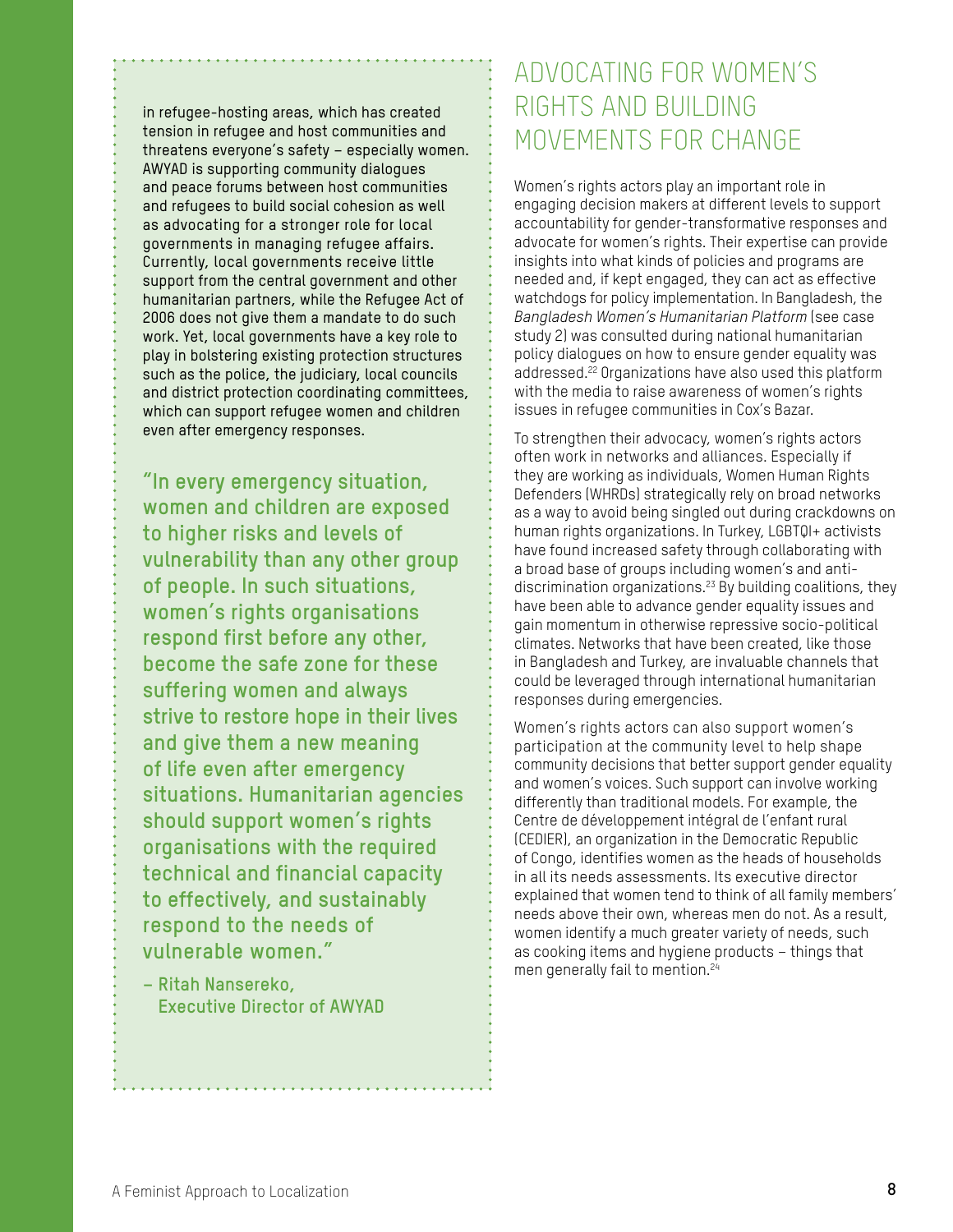## <span id="page-12-0"></span>CASE STUDY 2: **Bangladesh Women's Humanitarian Platform**

Women's rights organizations in Bangladesh have recently formed the Bangladesh Women's<br>
rights of women in emergency responses. Although there are vibrant and strong women's represent to<br>
recently in the accuration in the Humanitarian Platform in an effort to become stronger humanitarian actors and represent the rights of women in emergency responses. Although there are vibrant and strong women's rights organizations in the country, they have so far not been systematically involved in humanitarian responses or represented within decision-making spaces during emergencies.

In November 2017, over 30 representatives from women's rights organizations held a workshop to discuss their experiences in humanitarian work. At this workshop, they decided to form a platform through which they could work systematically together, learn and build their capacity, and influence the humanitarian community in Bangladesh to adopt a strong focus on gender equality and women's rights.

Experiences of humanitarian work vary across the platform. Some organizations have been involved in localized responses when floods or cyclones have affected their communities and have been able to support gender-sensitive responses with their in-depth knowledge of contexts. Others have not been involved in humanitarian work, but are influential actors on the issue of violence against women and girls and they would like to see greater attention to this in humanitarian action in Bangladesh.

Although it is relatively new, the platform has already been able to influence the humanitarian community in Bangladesh. It provided an avenue to include women's rights organizations in a national policy review. Moreover, organizations have visited Cox's Bazar to document the experiences of Rohingya women refugees and held a press conference to call for a stronger focus on gender and women's rights in the humanitarian response. Working collectively has enabled them to have a stronger voice and to build their capacity.

The platform has identified joint priorities, which include capacity building in humanitarian practices and principles, influencing humanitarian policies from a women's rights perspective and increasing the support they provide in emergency responses. It is currently funded as part of Oxfam's Enabling Local and National Humanitarian Actors program.25



*Momotaz Khatun, Executive Director, Ashroy Foundation and member of the Bangladesh Women's Humanitarian Platform*

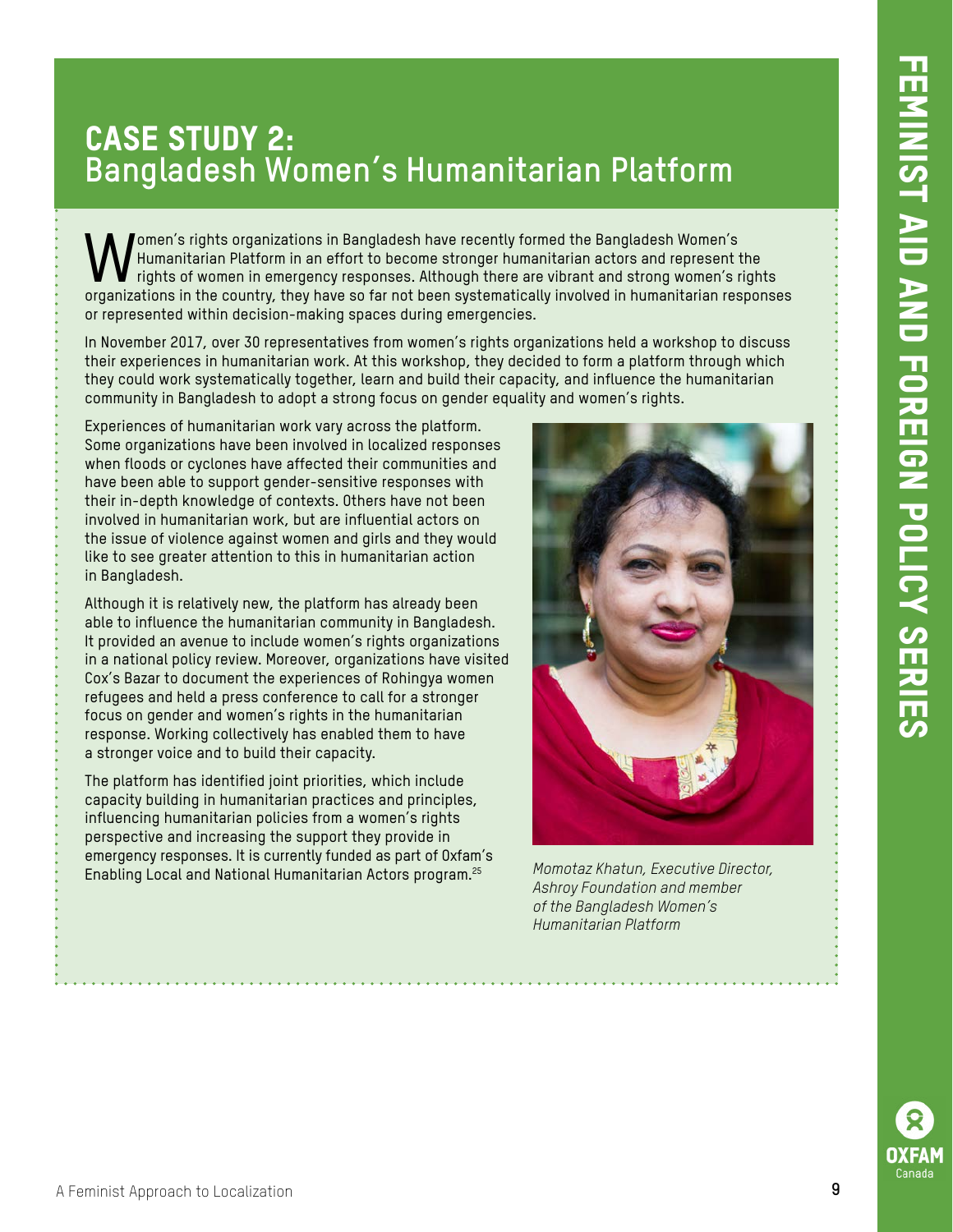### <span id="page-13-0"></span>LAYING THE GROUND FOR SUSTAINABLE PEACEBUILDING AND RECOVERY

In conflict settings, the need to bridge the divide between humanitarian, development and peace interventions is needed in order to lay the ground for sustainable peace. Women's rights actors play a key role in conflict settings taking on a variety of roles to mitigate the impacts of the conflict on communities and working towards sustainable conflict resolution and recovery. These actors are carrying out a broad range of activities under the umbrella of 'peacebuilding', which often encompasses efforts well beyond the organizations' mandates or the training of individuals within them. In many instances, women's rights actors promote broader societal transformations that can lead to positive sustainable peace.

A major focus of women's rights actors from a humanitarian angle, is their role in protecting women and girls from sexual and gender-based violence and supporting survivors. With rape being used as a weapon of war in many conflict settings, women's rights actors provide medical and psychosocial support to survivors and setting up safe houses. Numerous women's rights organizations in conflict settings grew out of the need to address the specific needs of sexual violence survivors but often their activities expand as they aim to tackle the root causes of violence. *SOEFPAD*I, a coalition of 40 women's rights organizations in the Democratic Republic of Congo, formed to support sexual violence survivors by establishing a clinic to medically treat survivors and providing psychosocial support.27 Their work then expanded to include skills and vocational training for survivors and working to reintegrate them into their communities. The coalition is currently promoting women's leadership supporting them to stand as candidates in elections, and reducing violence by supporting young men to find jobs.

Women take an active role in resolving crises, although most of that work is generally not perceived as work and is rendered invisible. For example, in Syria women's rights actors and informal activist networks have, since the outbreak of the conflict, stepped into a number of roles including negotiating access in contested areas and advocating for peaceful solutions between warring regions and factions, forming alliances and contributing to negotiations and peace talks where they can. This work is important as research on inclusive transition processes strongly shows that the presence of women at formal peace negotiations brings new perspectives to the table that can 'produce positive gains for women and shape a more sustainable and meaningful peace'.<sup>28</sup> Also, peace talks are 60% less likely to fail if they include the participation of civil society and women's groups.<sup>29</sup>

Research in Afghanistan, Liberia, Nepal, Pakistan and Sri Lanka has found that women and men living in crisis have very different perceptions of what peace would constitute.30 Men emphasized the absence of formal conflict and insecurity, the establishment of formal structures such as those related to governance and justice, and the need for infrastructure such as roads, while women's understanding of peace tended to start at the level of family and community and included peace in the home, education, individual rights and freedoms (including freedom of movement), absence of domestic violence, and food security.<sup>31</sup> The fact that there is a strong link between gender equality and security makes it even more pertinent to ensure women's rights actors are supported to do their work, particularly when it comes to addressing patriarchal structures that have led to insecurity to begin with. Research shows that women's advancement is critical to securing stability and to reducing political violence as countries with greater gender equality are more secure and resilient to crises.<sup>32</sup>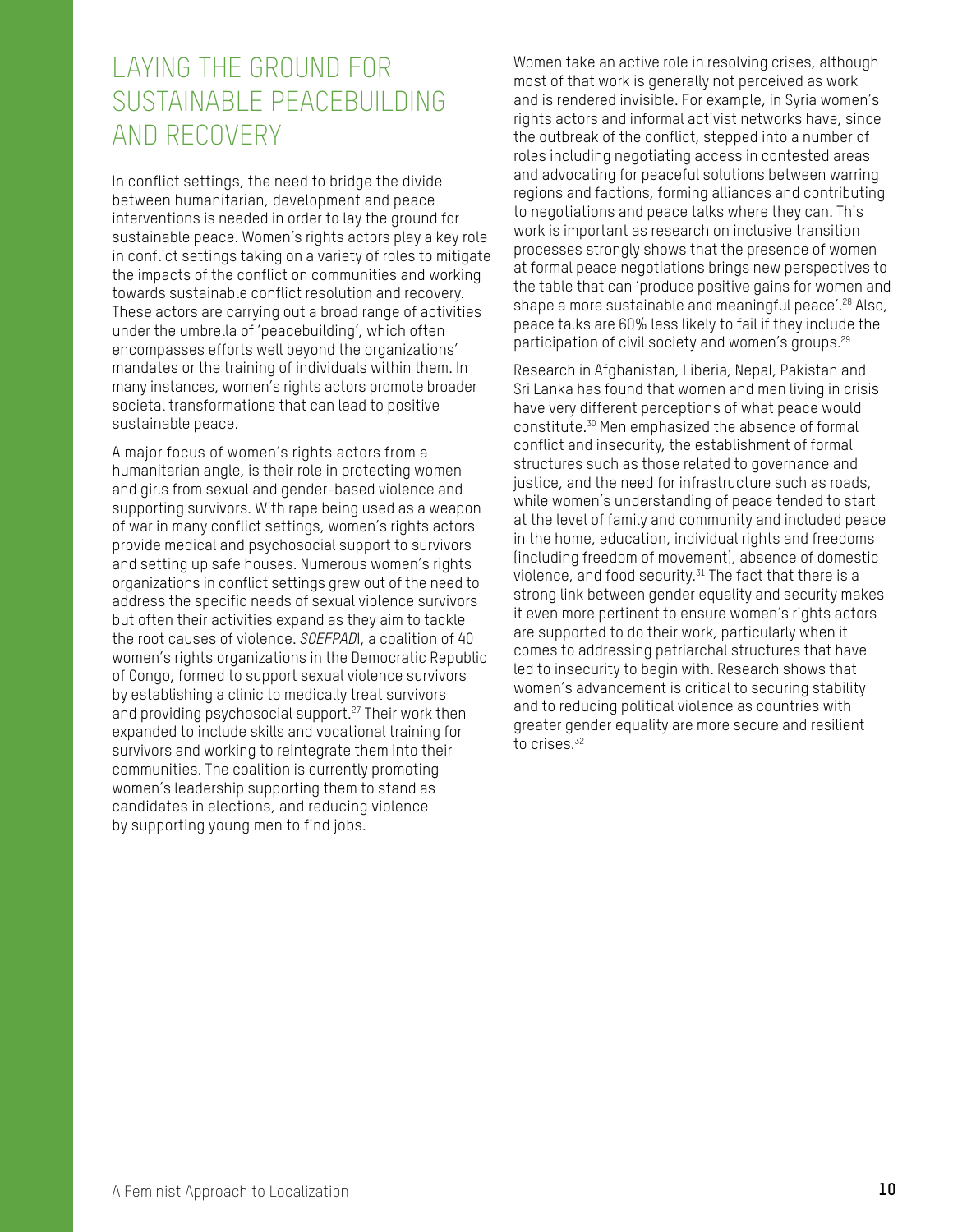#### <span id="page-14-0"></span>Box 3: Women, peace and security

For over a decade, the UN has nominally led intergovernmental efforts on women, peace and security since the UN Security Council passed resolution 1325 in 2000. The resolution includes four pillars:

#### PREVENTION:

Strengthening efforts to prevent violence, including sexual violence, against women and girls in peace operations, fragile states and conflict-affected situations.

#### Participation:

Advocating for the active and meaningful participation and representation of women and local women's groups in peace and security activities, including peace processes.

#### PROTECTION:

Protecting women's and girls' human rights by helping to ensure their safety, physical and mental health, well-being, economic security, and equality; promoting and protecting the security and rights of women and girls; and protecting women and girls from violence, including sexual violence.

#### Relief and recovery:

Promoting and working to ensure women's equal access to humanitarian and development assistance; and promoting aid services that support the specific needs and capacities of women and girls in all relief and recovery efforts.

The resolution represented a landmark moment following decades of engagement and advocacy, but implementation has lagged behind expectations with most attention focused on women's participation rather than their roles in protection, relief and recovery efforts. Since 2000, the UN Security Council has passed several sister resolutions to resolution 1325. Most notably, resolution 2242 of 2015 recognized the role that women's organizations can play in meaningfully translating commitment to action. Canada's National Action Plan on Women, Peace and Security includes commitments to empower local and national women's organizations, and recognizes their importance in driving and sustaining positive changes.

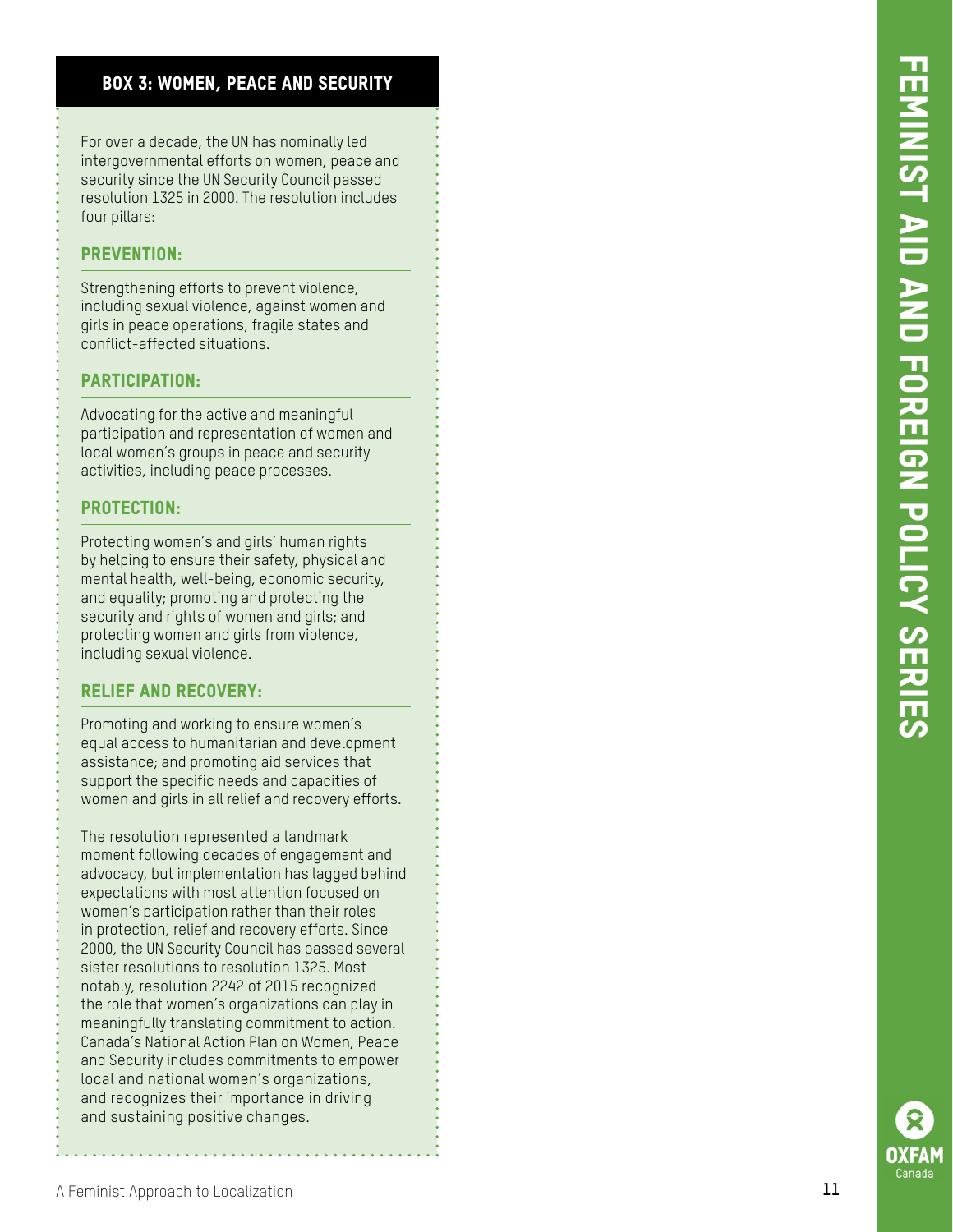## <span id="page-15-0"></span>3. CHALLENGES FACED BY WOMEN'S RIGHTS ACTORS IN HUMANITARIAN ACTION

Despite the evidence that women's rights actors play a crucial role in humanitarian responses, they are currently not systematically included as partners and face considerable negative impacts due to the humanitarian sector's ways of working. Canada's commitments to increase their leadership are welcome, but to implement them will require listening to these actors, understanding the challenges as they see them and responding to dismantle structural barriers to their leadership. The research found that despite differences in the contexts in which women's rights actors are working, there are often commonalities in what they see as challenges, barriers and priorities for change.

A number of these challenges, such as building humanitarian capacity and accessing suitable funding, are experienced by all types of local and national organizations. For women's rights actors, however, they are intensified due to the lack of investment in women's rights in the humanitarian sector as well as gender inequality in the communities where they work, which can restrict their leadership or create particular threats to their security.

### RECOGNITION AND PRIORITIZATION OF GENDER EQUALITY AND WOMEN'S RIGHTS

Throughout this research, women's rights actors consistently stated that their work is not recognized or valued in humanitarian action. Particularly in disasterprone areas or contexts with protracted conflict, they see their work as preparing for and responding to crisis, but it is not always recognized as such. In contexts where emergencies are sudden, women's rights actors we spoke with emphasized that it is inevitable they will respond because of the effect on the communities in which they are rooted. For example, when conflict broke out in Marawi City in the Philippines, the whole community that Al-Majudilah Development Foundation (AMDF) works with was affected, which meant that it had to refocus on responding to the conflict by delivering work focused on women's rights to displaced communities (see case study 3).

**"No matter where you are everyone says that now is not the time to talk about these issues. There is no such thing as women's rights. We are in a war now, there is a massive humanitarian crisis. They say now is not the time."33**

The lack of recognition of women's rights actors is in part due to patriarchal notions of leadership that see women as in need of protection, rather than as active leaders with agency and unique capabilities and access in their communities. In many contexts, women's rights actors are on average smaller than mainstream organizations and have fewer existing networks and less influence with international actors. This situation means that as international actors think through how to better work with local actors, mainstream organizations are seen as best placed to readily increase their humanitarian work given existing capacity and networks, which in turn reinforces the marginalization of women's rights actors. Also, since international actors often use the stated vision and mission of organizations to find alignment with their program aims, marginalization can be partly due to women's rights actors not always having humanitarian responses included in their mandate. Without an explicit focus on humanitarian relief, they can miss out on partnerships.

There is also a tendency within the humanitarian sector to not see gender equality or women's rights as a core part of humanitarian action, or to consider it work that should happen after the 'life-saving' response has been delivered. Research with women's rights organizations in conflict-affected countries of the Middle East and North Africa found that as humanitarian assistance has scaled up in the region, it has had the effect of sidetracking their core gender justice work, which is not included in donor agendas.34 These organizations are told 'now is not the time' to work on women's rights and asked instead to deliver specific types of programming that donors have prioritized.

For a feminist approach, it is important to recognize the leadership of women's rights actors in humanitarian work as well as the work that they do as life-saving and essential to humanitarian action. This recognition should be reflected in priorities and the funding made available.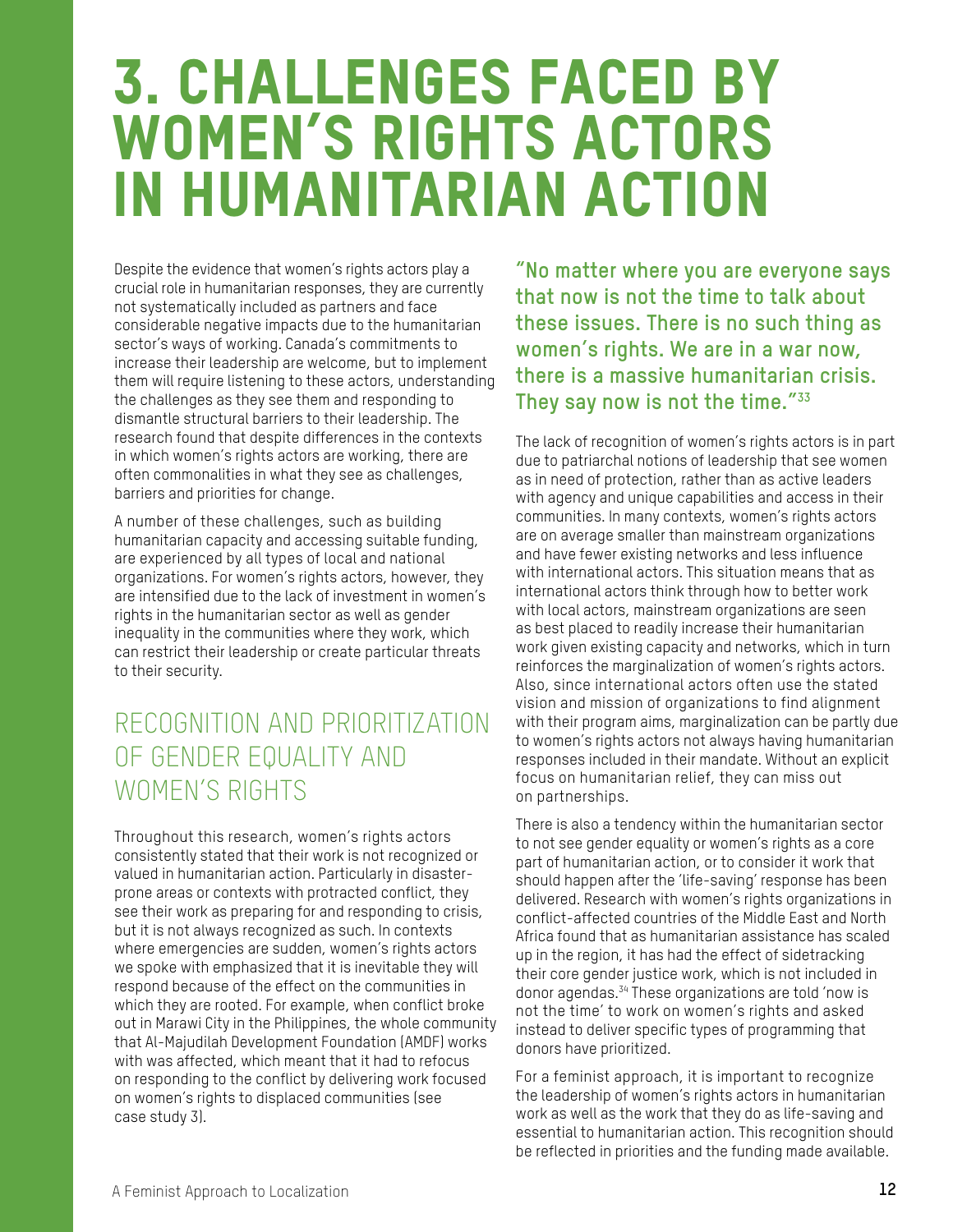## <span id="page-16-0"></span>CASE STUDY 3: **The Al-Mujadilah Development Foundation responds to the Marawi City conflict**

Imanitarian work is not the mandate of AMDF, but when the Marawi City conflict broke out in May 2017,<br>
it quickly responded to support the communities with which it works. AMDF is a Muslim women-led<br>
organization that work it quickly responded to support the communities with which it works. AMDF is a Muslim women-led island of Mindanao. The five-month conflict between the government of the Philippines and Islamic militants caused widespread devastation and displacement in Marawi City, where the latter are based. Since AMDF is a local organization, all staff members were affected, either losing their homes or being forced to move.

Women faced heightened risks during the crisis, including threats of violence and harassment in evacuation centres, and an estimated 18,000 were pregnant or new mothers.35

AMDF is one of Oxfam's local non-governmental organizations supported in the Marawi City conflict response. As a local women's rights organization, AMDF has been able to deliver culturally sensitive emergency response services to communities as well as long-term gender-transformative projects. Its 'family conversation' program brings displaced communities together for day-long guided conversations on protection and sexual and reproductive health. Participants are also asked about their experiences at the evacuation centres, so that what is provided there can be shaped by their needs.

The work of AMDF is aimed at enabling the full participation of women and girls to ensure that their needs and vulnerabilities are visible, understood and adequately addressed. In contrast to the traditional international response, working in partnership with AMDF has enabled women's rights to be prioritized and programs to be led by local women embedded in the community.

**"During conflict, the population of women in evacuation centres is bigger than men. Women affected by conflict are more vulnerable to sexual harassment and other forms of gender-based violence. Thus, it is crucial to have women at the frontlines of giving humanitarian aid. We understand women's needs better."** 

**– Representative of AMDF (name withheld for privacy purposes)** 



*Responding to a crisis in the Philippines*



Canada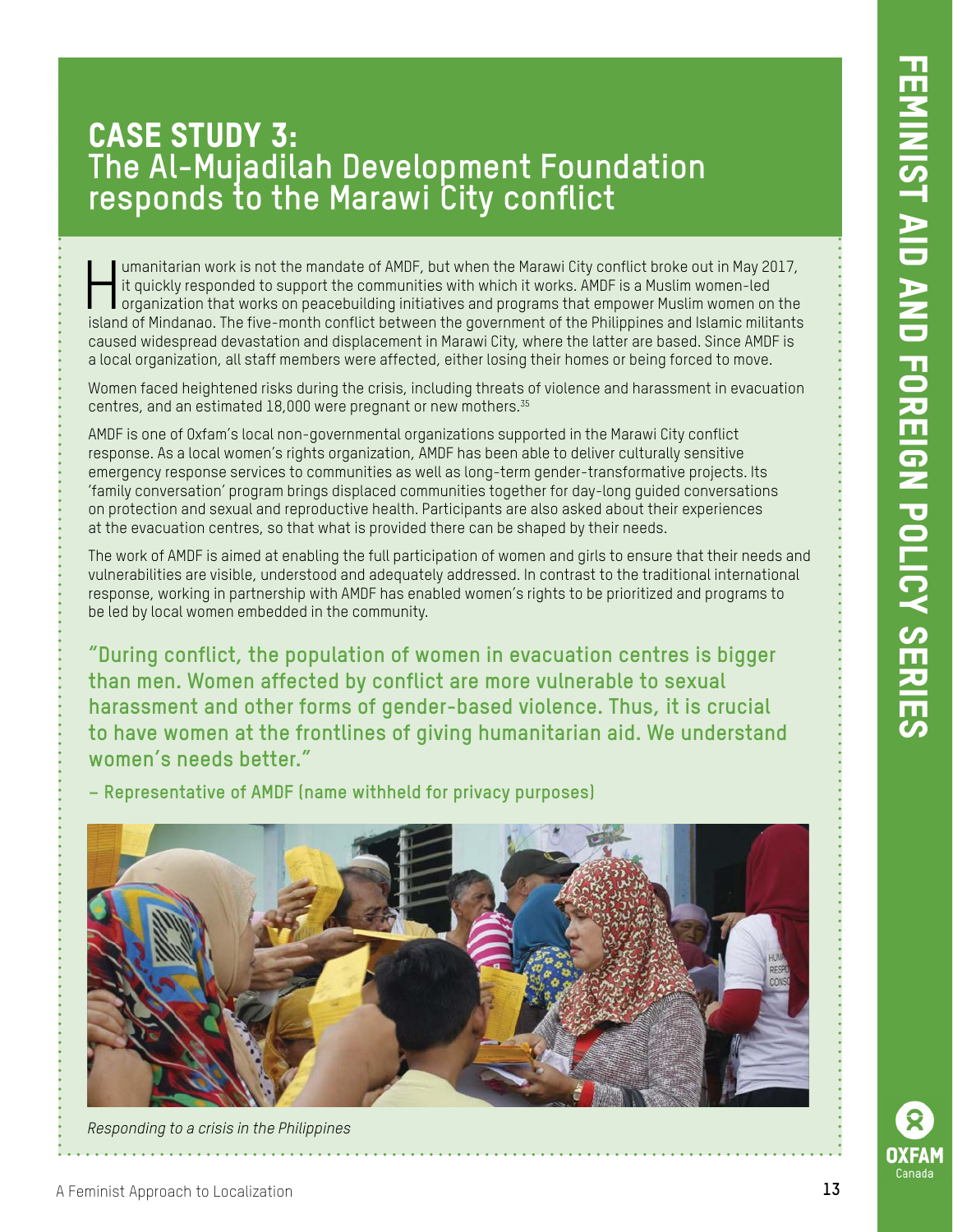### <span id="page-17-0"></span>LACK OF QUALITY FUNDING AND UNEQUAL APPROACHES TO PARTNERSHIP

The lack of quality funding available to women's rights actors was consistently raised in the research and throughout the literature. Quality funding would be long term and predictable, allowing actors to define their approaches and priorities. It would also cover core costs, meaning overheads necessary to sustain an organization such as rent and equipment. Currently, women's rights actors report that funding is usually tied to specific objectives and activities defined by international actors, does not cover core costs and is often short term. The lack of quality funding makes it difficult to build and maintain capacity and develop institutionally, as they are unable to offer long-term job security to staff and at times have to scale back – losing people who had been trained – if there are gaps in funding between emergencies. It also limits their opportunity to use their expertise and context-specific knowledge to shape programs as well as share learning with partners to help influence practices in the future.

With limited funding and resources available, women's rights actors also find themselves competing against each other for donor funds. Providing funding on a longterm basis, as well as seeking to bridge gaps between programs on disaster risk reduction, preparedness and emergency responses, could help reduce competition, since local actors would not have to scale up and down as funding becomes available in times of crisis. Our interviewees expressed the need for funding for collaboration and partnerships between local and national actors, which is a useful strategy to increase impact.

#### **Quality funding would be long term and predictable, allowing actors to define their approaches and priorities. It would also cover core costs.**

The nature of rapid-onset emergencies means that donors need to disperse funds for interventions quickly and on a large scale, which is in contrast with this type of funding. The fact that women's rights actors tend to be smaller also limits their ability to respond at the scale desired during a crisis. However, the majority of today's humanitarian situations are protracted, so in these contexts, providing quality funding for women's rights actors would not only be possible with different funding models, but also strategic to reduce long-term causes of fragility and reach marginalized populations vulnerable to crisis.

## BUILDING AND MAINTAINING ORGANIZATIONAL CAPACITY TO BE STRONG HUMANITARIAN ACTORS

Throughout our interviews, women's rights actors noted that the two main areas where they would like support in order to be stronger humanitarian actors were in technical knowledge of the humanitarian sector and operational capacity. Training on humanitarian principles, standards and processes were mentioned as priorities for technical capacity building, particularly as it would support them in accessing funding. Setting up financial systems, especially to be able to manage larger grants, human resources, and monitoring, evaluation and learning processes, were mentioned as operational capacity needs.

It is also important to consider what a feminist approach to capacity building would look like. Such an approach would recognize the agency and leadership of women's rights actors and allow them to use increased resources to strengthen their work, rather than become tools to implement the existing agendas of international actors. Local and national organizations should be able to analyze their capacities and define their needs and priorities, rather than having a 'one-size-fits-all approach'. Innovation should be used in the approach and a focus on embedding capacity in organizations over individuals should be adopted. Rather than using traditional workshops delivered by international actors, peer-to-peer learning, mentoring and secondment programs could be considered and South-South learning opportunities could be supported.

The long-term sustainability of capacity building was also raised as an issue. One factor hindering sustainability is staff retention, with women's rights actors reporting that once staff are trained, they are more likely to leave for opportunities with international actors, especially in contexts where humanitarian assistance is being scaled up. The Charter for Change, an agreement among over 30 INGOs aimed at supporting local capacity, includes actions to address this issue including compensating local organizations and supporting their capacity over the long term.<sup>36</sup>

Capacity building should also be viewed as a twoway process, where international actors learn from and adopt the approaches of women's rights actors, especially since many international actors struggle to adequately implement gender-sensitive or transformative programming. Women's rights actors are often skilled at tracking the impact of their work from a gendertransformative perspective, specifically capturing and understanding long-term changes in power relations and social norms, which are valuable skills that could be adopted by other actors.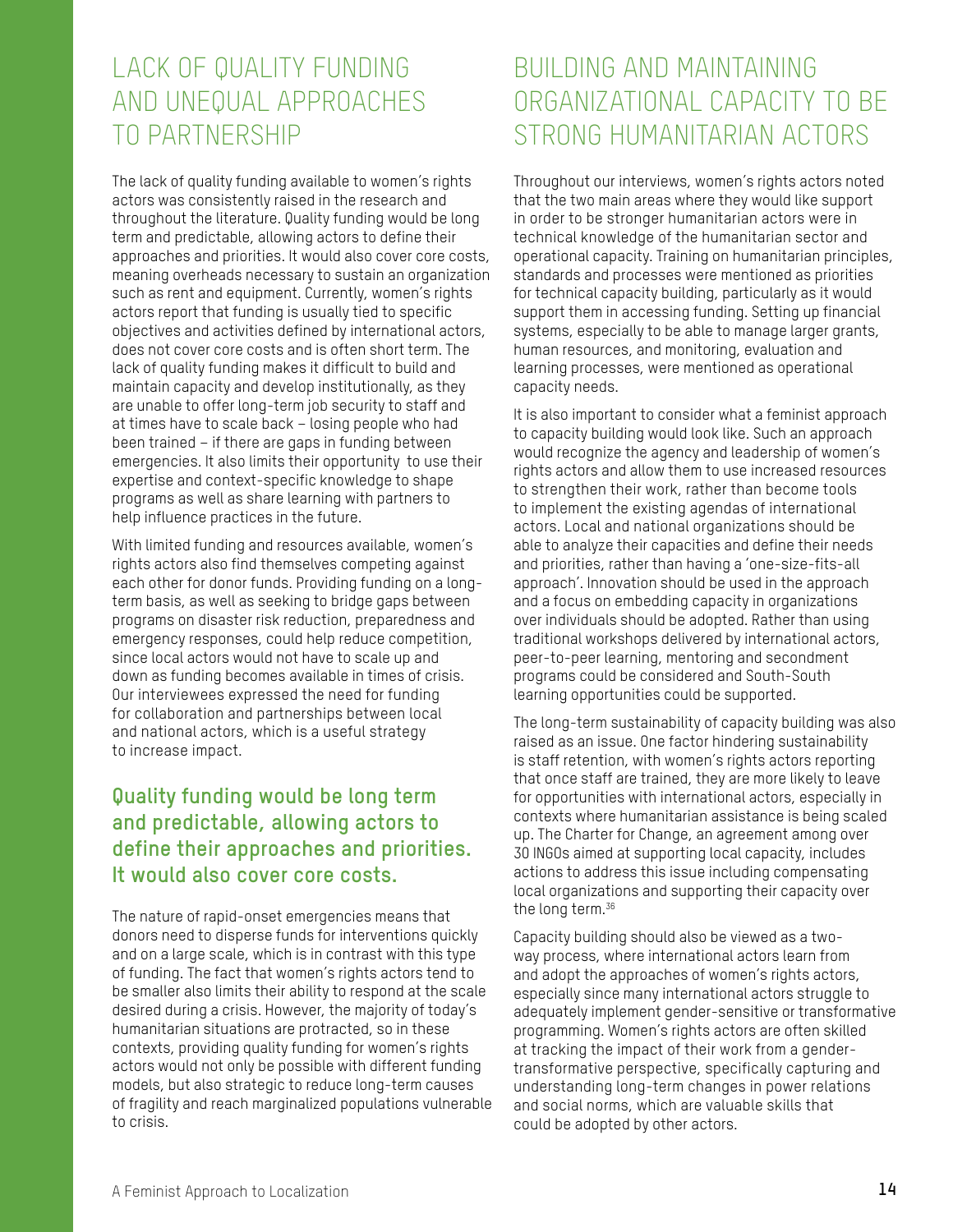<span id="page-18-0"></span>**Women's rights actors are often skilled at tracking the impact of their work from a gender-transformative perspective, specifically capturing and understanding long-term changes in power relations and social norms, which are valuable skills that could be adopted by other actors.** 

## ACCESS TO DECISION-MAKING SPACES AND MEANINGFUL PARTICIPATION

Women's rights actors play a role in influencing humanitarian policies at the national and local levels to address gender inequality (see section 2). Currently, however, they are not consistently included in decisionmaking spaces and can experience barriers to accessing them. Our interviewees were working in different contexts and at different levels, so therefore were interested in having greater representation in very different decisionmaking spaces. Some interviewees mentioned the lack of transparency and access to the cluster system through which humanitarian responses are organized at the country level. Local and national organizations are not typically represented in these spaces and if they are, women's rights actors are unlikely to be included. Language can also be a barrier since conversations often happen in English. While actors with whom we spoke expressed the need for these spaces to be more open and transparent as well as for the possibility of meaningful engagement with them, being brought into these formal spaces was not necessarily seen as a priority for all women's rights actors.

For some, it was more important to gain access to local disaster management committees, which would enable them to influence how resources are being distributed in their communities. Others reported national-level discussions as being the most relevant for them. For example, the Dominican Republic has institutionalized the participation of women's rights actors in its disaster risk management system. There is a Protection, Gender and Age Advisory Group within the government's National Emergency Commission. This multi-stakeholder advisory group is a legal entity that includes a range of civil society stakeholders, including women's rights actors. It provides policy advice to the commission and ensures that vulnerable people affected and displaced by disasters are well protected.

Increasing the participation of women's rights actors also requires understanding the full range of barriers to women's voices and leadership, such as patriarchal norms. Some actors to whom we spoke described how women are not used to speaking up and making decisions at the community level, so they need to have their confidence built to do so and be supported to respond to any backlash that may come from their communities or families. Moreover, women are responsible for a higher proportion of unpaid care and domestic work, which can limit their time available to take part in discussions. For instance, they may not be able to travel to take part in national-level discussions without support in place. Our interviewees also reflected on the patriarchal nature of the humanitarian sector itself, with lower representation of women in decision-making roles normalizing the lack of participation from women's rights actors from civil society.

## SECURITY AND CLOSING SPACES FOR WOMEN'S RIGHTS

In many parts of the world, closing civil society space is being used as a tactic to restrict democracy and government accountability. It is often linked with a highly patriarchal ideology.<sup>37</sup> In these contexts, women's rights actors face particular security threats due to their aims of advancing gender equality and have frequently reported gendered attacks, such as sexualized violence, intended to silence them.<sup>38</sup> Such violence is a human rights violation and restricts the work that women's rights actors can carry out. Research by MamaCash, for example, found that women's rights groups in India have had to stop their visits to communities because of attacks from conservative groups that act with impunity.<sup>39</sup> In Yemen, female staff from women's rights organizations have reported being stopped at checkpoints more frequently and having more difficulty moving around than their male counterparts.40 Donor practices can exacerbate security risks, by not carefully considering partners' requirements to use their logos to brand work, which can draw more attention to women's rights actors.<sup>41</sup>

Women's rights actors use various strategies to continue their work in these difficult contexts, including adapting their language, using social media to highlight what is happening to a wider audience and building networks of solidarity and support between activists.<sup>42</sup> Donors and international actors can better support these types of strategies by providing flexible funding, valuing and investing in collective organizing and ensuring their approaches to identifying partners are nuanced and context-specific, taking into account the restrictions women's rights actors might be facing in meeting normal partnership criteria.

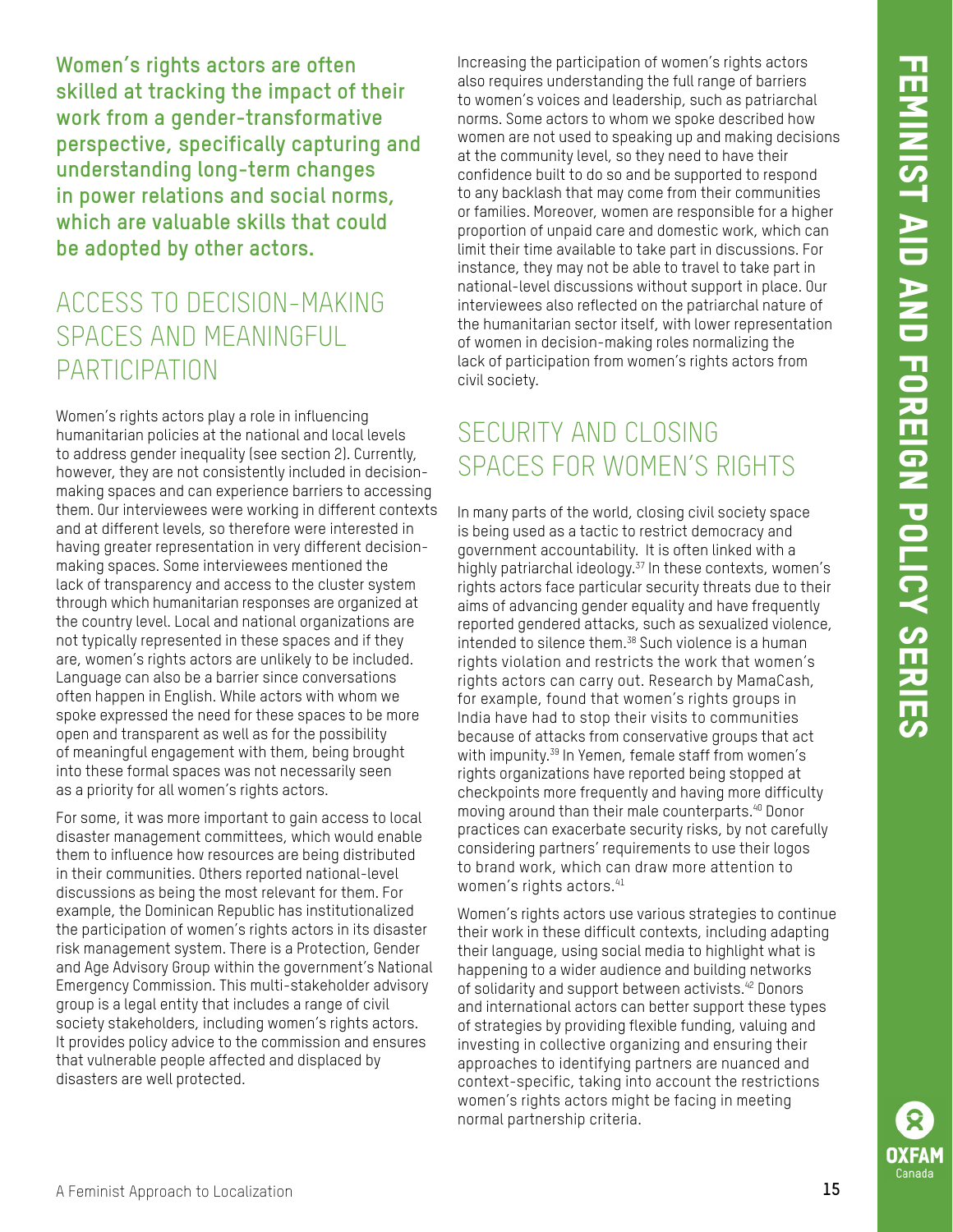#### <span id="page-19-0"></span>LACK OF HOLISTIC PROGRAM APPROACHES

Currently, there is a lack of donor policy coherence between humanitarian, conflict and development work, which are often managed with different funding streams and through different agencies or departments. Alongside this, women's rights actors discussed the need for extra attention to the enabling environment for building strong organizations. For example, the Association Munyu des femmes de la Comoé in Burkina Faso stated that the main role it plays in humanitarian action is disaster risk reduction through awareness raising and training for women, using a gendered understanding of vulnerability to disaster.<sup>43</sup> But the broader development context, including high levels of illiteracy and disempowerment of women, is a constraining factor. To build women's resilience and leadership in humanitarian settings, we must support the realization of their rights more broadly.

Likewise, the Association Nadjeh, which works with Palestinian refugee women in Lebanon, highlighted the difficulty of pushing for transformative change in a context where its beneficiaries have no or limited national rights.44 Although many Palestinian refugee families have lived in Lebanon for generations, they are still not allowed to work legally and excluded from key facets of social, political and economic life. This is especially true for Palestinian women, who are among the most marginalized members of society. Longterm holistic interventions are needed to address this situation, but they are difficult to implement within the short durations of humanitarian projects and funding cycles.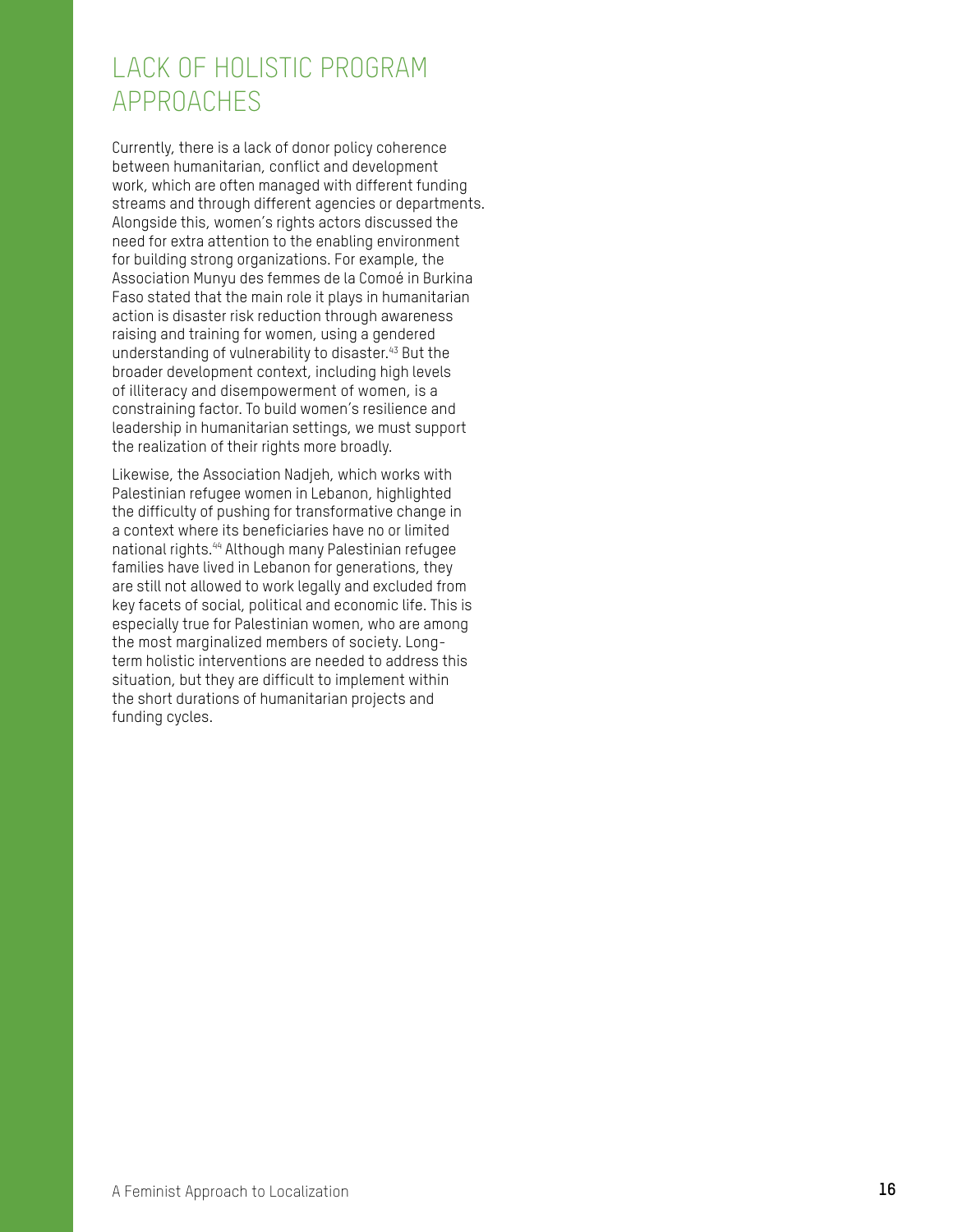## <span id="page-20-0"></span>4. SUPPORTING THE LEADERSHIP OF WOMEN'S RIGHTS ACTORS: ENTRY POINTS FOR CANADA

Canada has made commitments to support the leadership of women's rights actors in its Feminist International Assistance Policy, its National Action Plan on Women, Peace and Security and at the World Humanitarian Summit (see Box 1). In order to best respond to the realities of women's rights actors and support longterm, sustainable transformation, building programs and policies that bring these areas of work together and bridging what are currently siloed areas of work is necessary. Investing in new ways of working, particularly targeted gender in emergencies programming, and adopting practices that will allow greater partnership with women's rights actors is also critical. Below we outline these three main entry points.

## BRIDGE THE GAP BETWEEN DEVELOPMENT, HUMANITARIAN AND PEACEBUILDING POLICY AND PROGRAMMING AND APPLY A FEMINIST APPROACH

Canada currently does not have a humanitarian policy, though a growing proportion of Canadian official development assistance is dedicated towards humanitarian assistance. To address this gap, Canada should design and adopt a feminist humanitarian policy in line with and designed to work coherently with the Feminist International Assistance Policy and National Action Plan on Women, Peace and Security. Such a policy should reflect a comprehensive approach to humanitarian assistance, prioritize gender equality and women's rights and embrace the localization agenda.

For women's rights actors operating in crisis contexts, there are not always clear distinctions between development, humanitarian and peacebuilding work. Currently, Canadian policies and assistance are operating along these divides, without strong frameworks to bring them together. These 'silos' make it hard to

build a comprehensive approach to supporting the leadership of women's rights actors and establish long-term partnerships through preparedness, conflict prevention and disaster risk reduction. A longer-term and integrated approach that recognizes the overlap between humanitarian crises and development assistance would be more effective in strengthening partners and speaking to their realities and enable scaling up, particularly in countries and regions where crises are frequent or protracted.

At the international level, the humanitarian sector is recognizing the importance of this approach. The Agenda for Humanity calls for a 'New Way of Working' to more effectively reduce risk and vulnerability and the need for crisis responses over the long term. Such shifts will support a long-term approach to partnership and improve the implementation of gender-transformative work in these areas. One key aspect of this is bridging the gap between development and humanitarian assistance and investing more in two key aspects, preparedness and disaster risk reduction, which currently falls through the gap between development and humanitarian action in Canada's approach.

#### The Canadian government should:

- Develop a humanitarian policy which bridges humanitarian action and peacebuilding, increases attention to disaster risk reduction and preparedness, and is in line with the Feminist International Assistance Policy.
- Increase opportunities for multi-year humanitarian funding, ensuring longer term and more predictable support
- Bolster gender programmatic capacity and expertise within the International Humanitarian Assistance section of Global Affairs Canada to ensure that gender and partnerships with women's rights actors are prioritized in calls for proposals and project reviews.

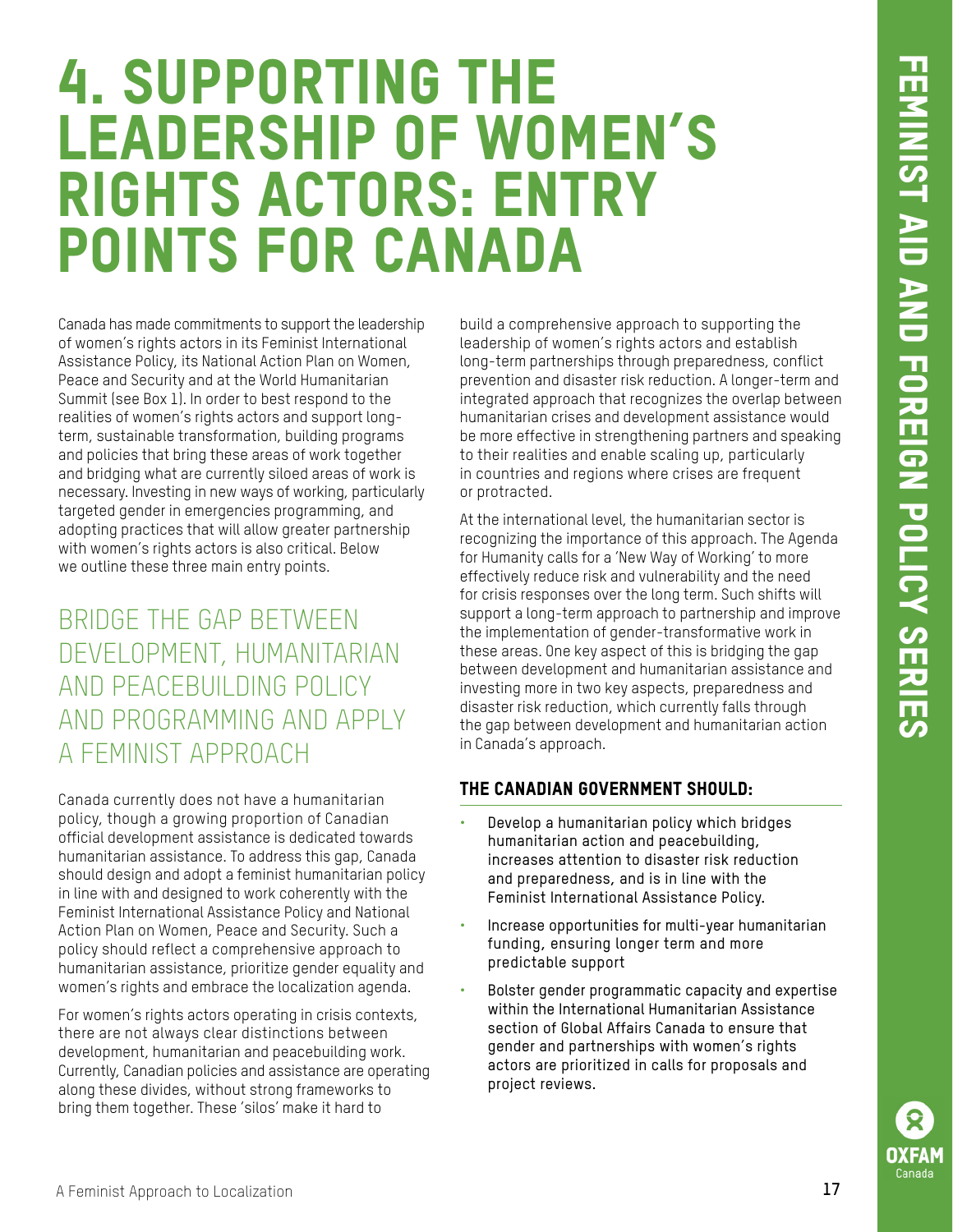### <span id="page-21-0"></span>SUPPORT STANDALONE GENDER IN EMERGENCIES PROGRAMMING

Canada's Feminist International Assistance Policy has a welcome ambition for gender-responsive humanitarian action. It commits to preventing and responding to gender-based violence, supporting the full range of sexual and reproductive health and rights and strengthening women's local leadership during humanitarian crises. However, there are currently no standalone gender in emergencies funding opportunities. This is a barrier to innovation and supporting women's leadership because there are no funding envelopes or programmatic opportunities for partners to develop programs in this area. It also undermines the enabling environment for the leadership of women's rights actors since it sends a message that gender equality and women's rights are not core parts of humanitarian responses.

Mainstreaming gender into humanitarian work is needed, but alone is insufficient to transform the humanitarian sector. Specific attention, resources and initiatives are also needed to adequately address gender inequality. In line with commitments, focused programs should include supporting the leadership of women's rights actors. Initiatives could also include capacity building to empower women's rights actors to respond to humanitarian crises or advocate for the inclusion of women's needs and interests in humanitarian responses.

Standalone gender in emergencies programming should also redefine timelines, success and results, given the long term and non-linear process of gender transformative agendas. Women's rights actors building their strength and resilience should count as a success or result in its own right.

#### The Canadian government should:

- Provide dedicated funding for standalone gender in emergencies programming through its humanitarian assistance pool and strengthen gender mainstreaming.
- Align humanitarian assistance commitments with the Feminist International Assistance Policy by dedicating at least 15% of humanitarian funding to gender in emergencies programming, ensuring a significant amount of this is allocated to supporting local and national women's rights actors.

## BUILD AN APPROACH ACROSS HUMANITARIAN ACTION THAT SUPPORTS QUALITY FUNDING AND A FEMINIST APPROACH TO PARTNERSHIP FOR WOMEN'S RIGHTS ACTORS

The current framework for Canada's humanitarian assistance contains barriers to increasing support for women's rights actors. However there are opportunities for adopting new approaches and working with both new and existing partners to help overcome these. Currently, Canada's commitments use the term 'women's organizations', which does not ensure that selected partners will have gender-transformative agendas. It also does not reflect the whole spectrum of actors working on gender-transformative programming, especially in contexts where civil society space is restricted and support for women's rights is low. Movements, informal networks and individuals must be explicitly recognized and supported. First steps should be to define which actors Canada intends to empower and have staff be able to identify these actors in their fields of work.

To increase opportunities for funding and partnerships with women's rights actors, Canada should employ a variety of mechanisms that best suit particular contexts. Where it is not possible to fund these actors directly, for example because they are organized through informal networks, existing partners such as women's funds, INGOs, UN agencies and international women's rights organisations should be enabled and incentivized to support their leadership in humanitarian action. They should also be encouraged to develop meaningful partnerships that challenge rather than reinforce unequal dynamics between international and national and local actors.

Recognizing the nature of funding has a large impact on whether it supports women's rights actors to achieve their goals, opportunities should be maximized for greater core funding and multi-year, flexible funding. Women's rights actors should be able to define what types of support they need in terms of building technical and organizational capacities. Programs should also be designed to address gendered barriers to leadership and support access to decision making spaces.

Currently, quantitative evidence on the impacts of women's rights actors in humanitarian action is limited since adequate investments are not being made to understand their roles. Canada could support further understanding of the role these actors play and the impact they bring to humanitarian action through funding research and systematically monitoring and evaluating the work that they do.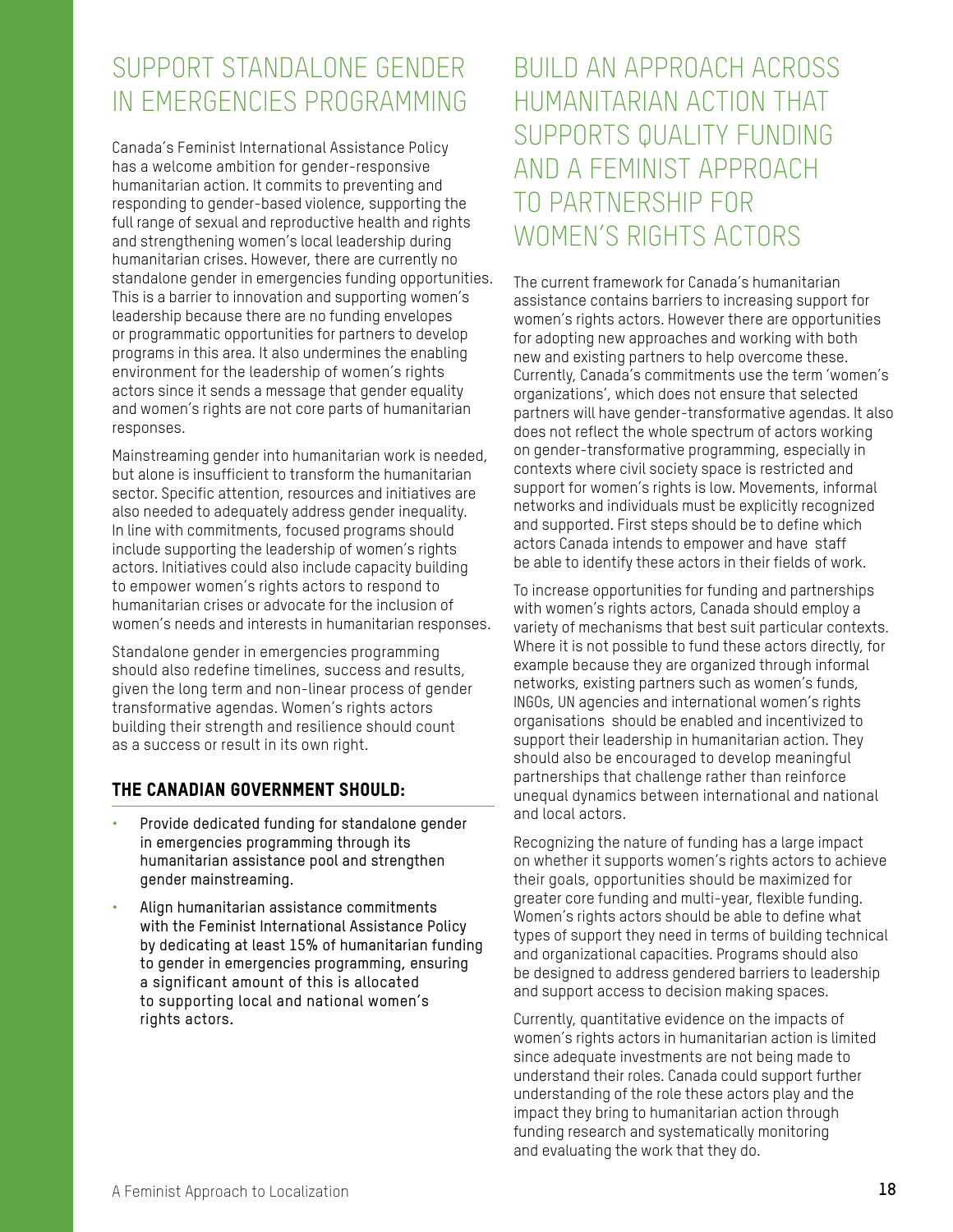#### <span id="page-22-0"></span>The Canadian government should:

- Create opportunities and incentivize humanitarian assistance to support the leadership of women's rights actors, particularly by providing long-term, flexible and core funding.
- Identify and use a variety of funding mechanisms to reach women's rights organisations, movements and networks. This should include funding through partnerships with women's funds and INGOs, but also through regional funds and consortiums which bring together various organizations with different skill sets.
- Track and report on the funding that is being received by women's rights actors for humanitarian action, and evaluate impacts to support broader understanding of their role.

### RECOMMENDATIONS FOR INGOS AND INTERNATIONAL ACTORS

The humanitarian sector's 'Me Too' movement has shown that many INGOs, including Oxfam, still have progress to make to ensure that humanitarian programming is community-led, is inspired by feminist principles and values and promotes local partnership. We know that the government and our supporters are keen to see the progress that we are making. We must all rise to this challenge and build a humanitarian sector that is more accountable to women and girls.

#### Support women's rights actors as partners in humanitarian action:

- Increase the number of humanitarian partnerships with women's rights actors, including in preparedness, disaster risk reduction and conflict prevention work as well as emergencies.
- Ensure that partnerships are as equal as possible, with partners involved at all stages of planning humanitarian action, including design and monitoring, evaluation and learning. Provide long term, core funding.
- Help facilitate the participation of women's rights actors in decision and policy making spaces.
- Support alliance building and fund consortiums, platforms and pooled funds that would allow smaller organizations to join with larger ones to access funding and build their capacity.

#### Build the evidence base and best practice for supporting the leadership of women's rights actors:

- Conduct monitoring, evaluation and learning about partnerships with women's rights actors and capacity-building efforts and share what is learned internally and externally.
- Track and report on funding that is being used to partner with women's rights organizations in order to measure its impact.

#### Support gender equality in local humanitarian action:

- Provide training on gender equality to local humanitarian organizations, in collaboration with (and preferably led by) local women's rights actors.
- Support efforts to engage men as allies in encouraging women's leadership in humanitarian action.
- Make changes in ways of working, particularly around staff hiring and training, to ensure that staff have the right competencies to support local humanitarian leadership, women's leadership and gender justice.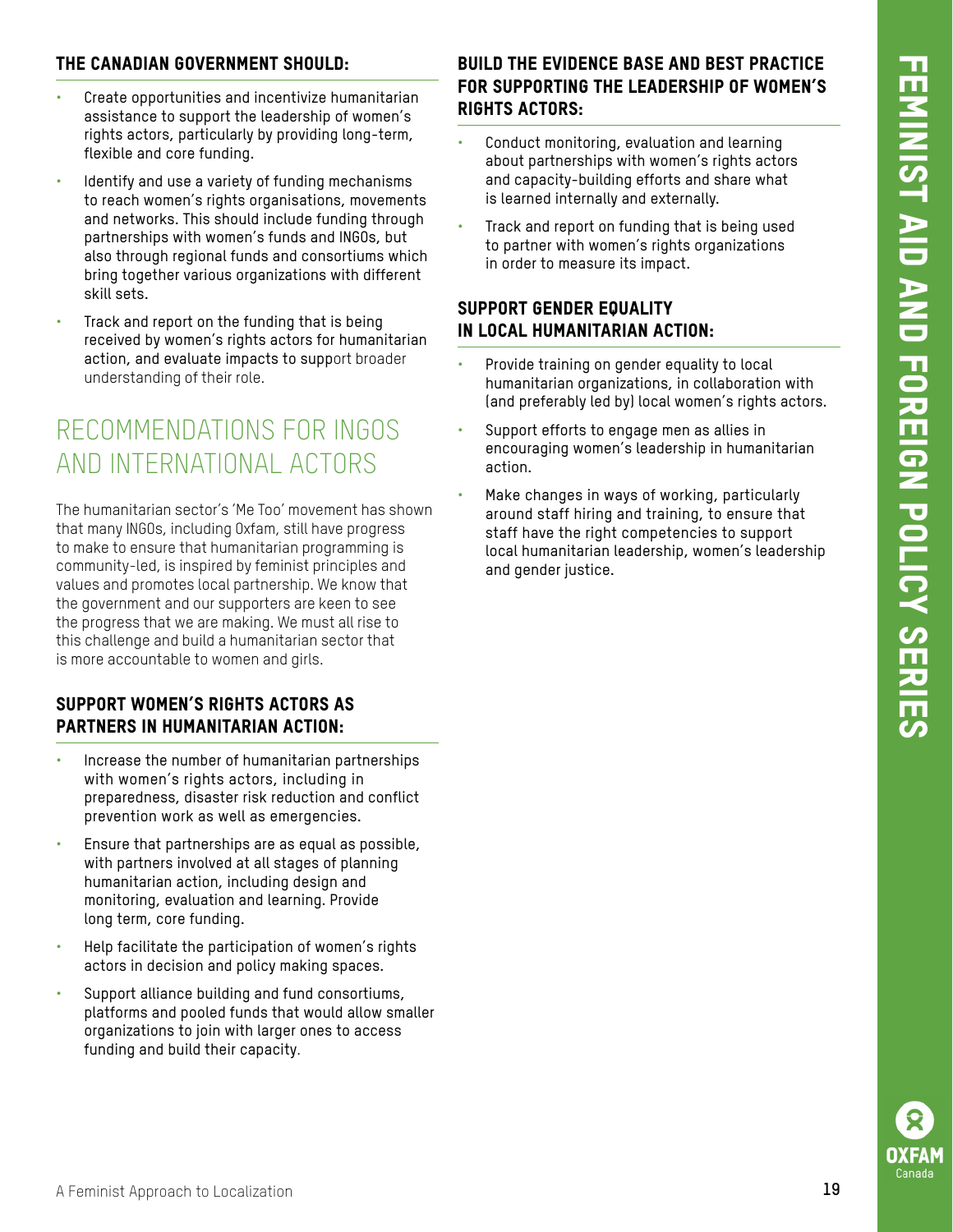# <span id="page-23-0"></span>ANNEX 1

## INTERVIEWS WITH WOMEN'S RIGHTS ACTORS

Interviewees for our research were chosen to represent a range of geographic areas, focus areas (at both the local and national levels), sizes of organizations and types of humanitarian contexts. Although some interviewees were not engaged with Oxfam or other international humanitarian organizations, the majority of organizations whose representatives were interviewed are current or previous Oxfam partners, which means that bias may have been introduced to the research. To counteract such bias as much as possible, the report also draws on research findings from other sources, and a literature review was undertaken.

As part of the research, an author also attended an Oxfam Asia regional workshop entitled 'Women's Leadership in Humanitarian Action'. This had the objective of bringing together Oxfam staff and partners to discuss opportunities and challenges in supporting women's rights actors in humanitarian responses.

This study has been developed in consultation with the following organizations:

- Association pour le Développement Économique et Social, Burkina Faso
- Centre de développement intégral de l'enfant rural, Democratic Republic of Congo
- Tewa, Nepal
- Gramin Mahila Srijansheel Pariwar, Nepal
- Association Munyu des Femmes de la Comoé, Burkina Faso
- Association Najdeh, Lebanon
- All Girls Foundation Yemen, Yemen
- Women Human Rights, Nepal
- African Women and Youth Action for Development, Uganda
- Al-Mujadilah Development Foundation, the Philippines
- Ashroy Foundation, Bangladesh
- KAKASA, the Philippines
- Yaung Chi Thit, Myanmar
- Mujeres en Desarrollo Dominicana, Dominican Republic

The report does not necessarily represent the views or policies of these organisations.

We also drew on previously conducted Oxfam Canada research that covered the Latin American and Caribbean region more extensively, particularly:

L. Ravon. (2014). *Resilience in Times of Food Insecurity: Reflecting on the experiences of women's organizations*. Oxfam International. Retrieved 23rd May from [https://](https://www.oxfam.ca/our-work/publications/resilience-in-times-of-food-insecurity) [www.oxfam.ca/our-work/publications/resilience-in](https://www.oxfam.ca/our-work/publications/resilience-in-times-of-food-insecurity)[times-of-food-insecurity](https://www.oxfam.ca/our-work/publications/resilience-in-times-of-food-insecurity)

M. Vukojevic. (2013). *A Critical Analysis of the Humanitarian Response Approach of Central American Women's Rights Organizations*. Oxfam Canada. Retrieved 15 May 2018 from [http://go.oxfam.ca/docs/critical](http://go.oxfam.ca/docs/critical-analysis-wriha-english.pdf)[analysis-wriha-english.pdf](http://go.oxfam.ca/docs/critical-analysis-wriha-english.pdf)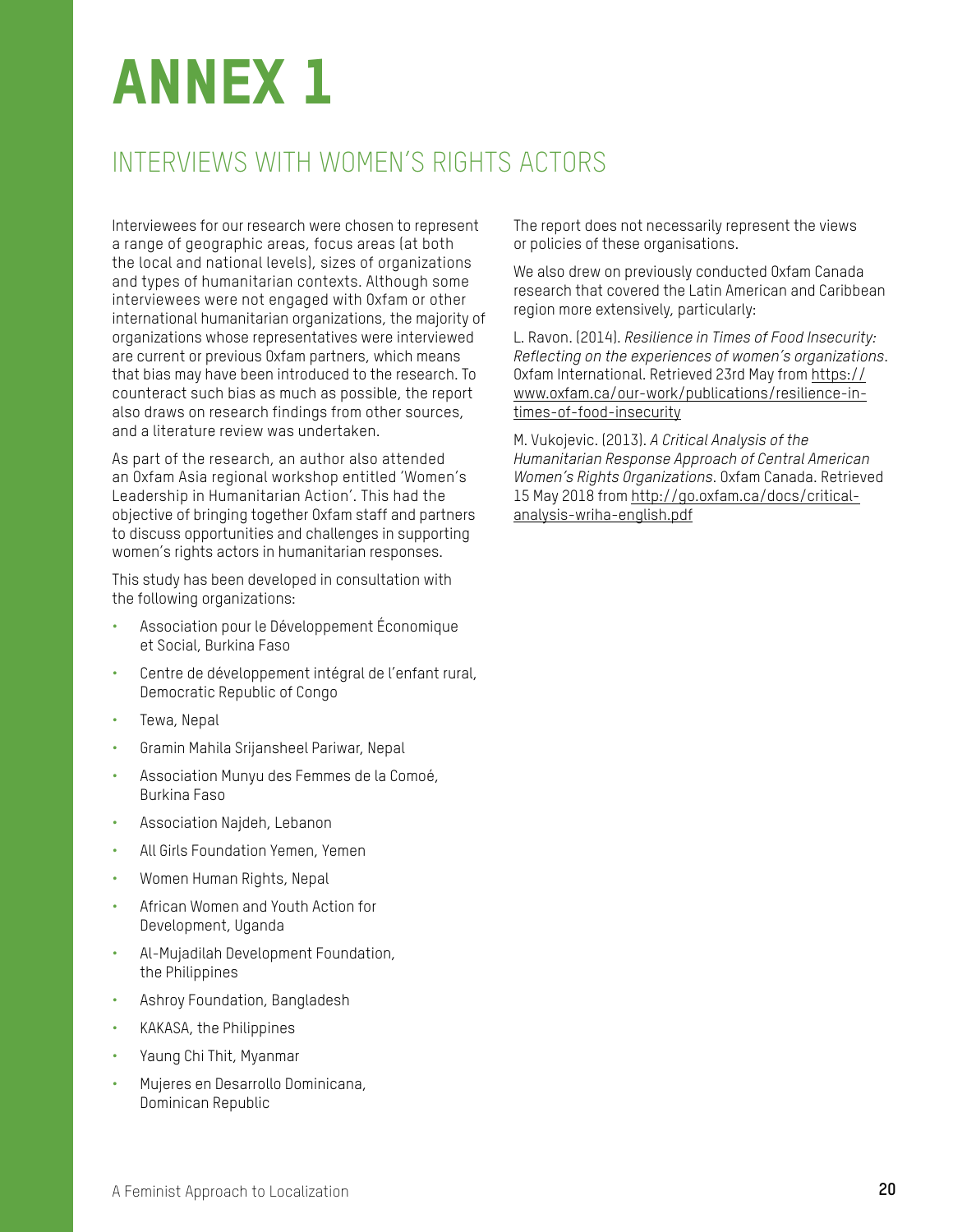## <span id="page-24-0"></span>ACKNOWLEDGMENTS

This report was written by Brittany Lambert, Francesca Rhodes and Mayssam Zaaroura.

This report was written to share research results, to contribute to public debate and to invite feedback on development and humanitarian policy and practice. It does not necessarily reflect Oxfam policy positions. The views expressed are those of the author and not necessarily those of Oxfam.

Published June 2018.

Photos on pages 3 and 9 by Pooja Kishnani

Photo on page 13 by Genevieve Estacaan/Oxfam

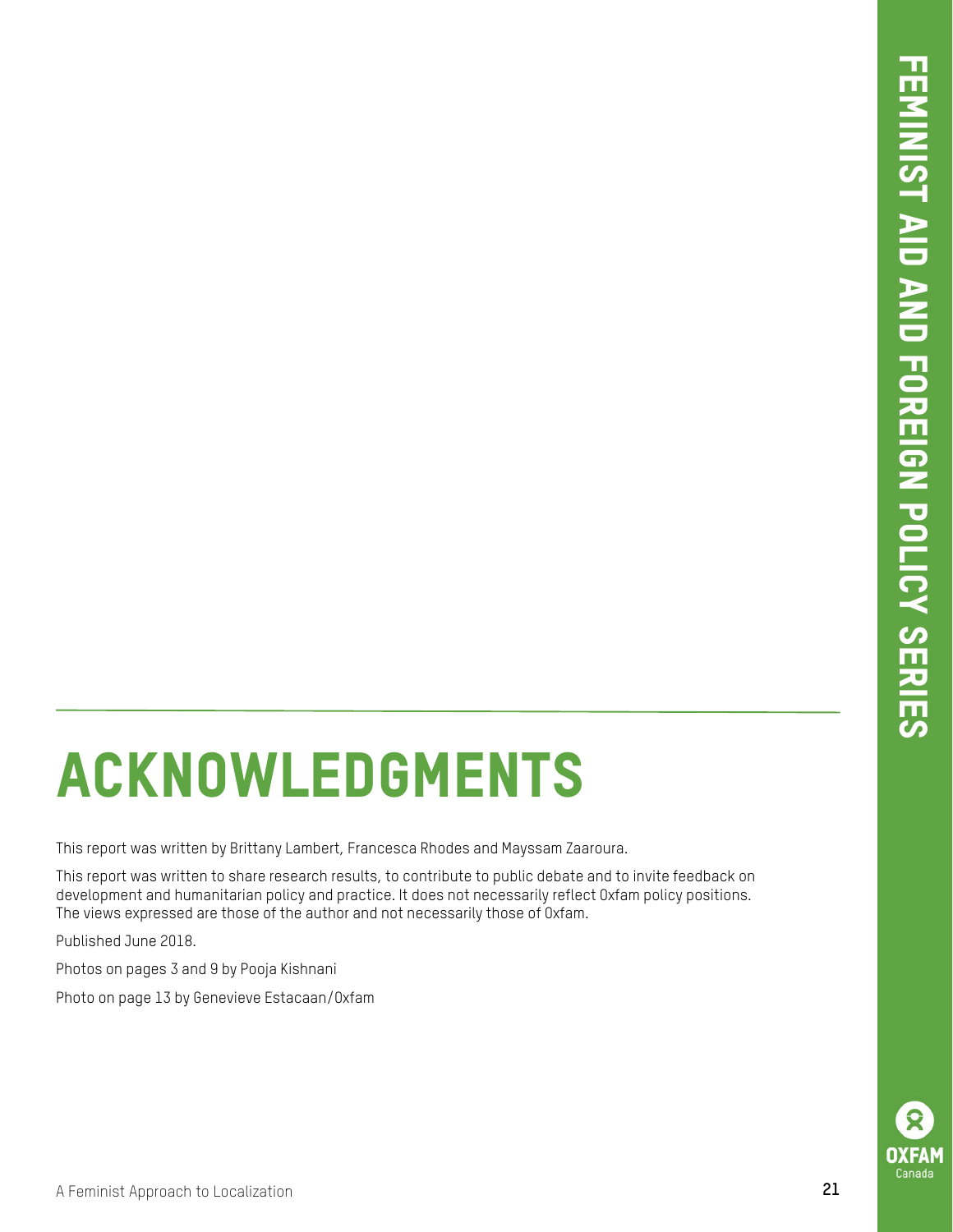# <span id="page-25-0"></span>NOTES

- 1. T.R. Gingerich, and M. Cohen. (2015). *Turning the Humanitarian System on its Head Saving lives and livelihoods by strengthening local capacity and shifting leadership to local actors*. Retrieved 6 April 2018, from [https://www.oxfam.](https://www.oxfam.org/en/research/turning-humanitarian-system-its-head) [org/en/research/turning-humanitarian-system-its-head](https://www.oxfam.org/en/research/turning-humanitarian-system-its-head)
- 2. Development Initiatives. (2017). *Global Humanitarian Assistance Report 2017*. Retrieved 27 February 2018, fro[m http://devinit.org/post/global-humanitarian](http://devinit.org/post/global-humanitarian-assistance-2017/)[assistance-2017/](http://devinit.org/post/global-humanitarian-assistance-2017/)
- 3. Ibid.
- The Grand Bargain is an agreement among more than 30 donors and humanitarian agencies made at the World Humanitarian Summit in 2016, which includes a focus on increasing the leadership of local and national actors.
- 5. A. Barclay, M.Higelin and M. Bungcaras. (2016). *On The Frontline: Catalysing Women's Leadership In Humanitarian Action*. Action Aid International. Retrieved 10 May 2018, from [http://www.actionaid.org/sites/files/actionaid/on\\_the\\_](http://www.actionaid.org/sites/files/actionaid/on_the_frontline_catalysing_womens_leadership_in_humanitarian_action.pdf) frontline\_catalysing\_womens\_leadership\_in\_humanitarian [action.pdf](http://www.actionaid.org/sites/files/actionaid/on_the_frontline_catalysing_womens_leadership_in_humanitarian_action.pdf)
- 6. D. Koester, E. Esplen, K. B. Robinson, C. Castillejo and T. O'Neil. (2016). *How Can Donors Improve Their Support to Gender Equality in Fragile Settings?* Findings from OECD Research. Gender and Development Journal. Volume 24, Issue 3.
- 7. Development Initiatives. (2015) *Global Humanitarian Assistance Report 2015*. Retrieved 23rd May 2018 from [http://www.globalhumanitarianassistance.org/wpcontent/](http://www.globalhumanitarianassistance.org/wpcontent/uploads/2015/06/GHA-Report-2015_-Interactive_Online.pdf) [uploads/2015/06/GHA-Report-2015\\_-Interactive\\_Online.pdf](http://www.globalhumanitarianassistance.org/wpcontent/uploads/2015/06/GHA-Report-2015_-Interactive_Online.pdf)
- 8. Agenda for Humanity, Commitments, Canada. Retrieved 23rd May 2018 from [https://www.agendaforhumanity.org/](https://www.agendaforhumanity.org/stakeholders/commitments/132) [stakeholders/commitments/132](https://www.agendaforhumanity.org/stakeholders/commitments/132)
- 9. Global Affairs Canada. 'Canada's Feminist International Assistance Policy Action Area 2c, Human Dignity - Genderresponsive humanitarian action. Retrieved 23rd May 2018 [http://international.gc.ca/world-monde/issues\\_](http://international.gc.ca/world-monde/issues_development-enjeux_developpement/priorities-priorites/policy-politique.aspx?lang=eng#5.3) [development-enjeux\\_developpement/priorities-priorites/](http://international.gc.ca/world-monde/issues_development-enjeux_developpement/priorities-priorites/policy-politique.aspx?lang=eng#5.3) [policy-politique.aspx?lang=eng#5.3](http://international.gc.ca/world-monde/issues_development-enjeux_developpement/priorities-priorites/policy-politique.aspx?lang=eng#5.3)
- 10. Government of Canada. (2017). *Gender Equality: A Foundation for Peace Canada's National Action Plan 2017-2022 - For the Implementation of the UN Security Council Resolutions on Women, Peace and Security.* Retrieved 23rd May 2018 from [http://international.gc.ca/world-monde/issues\\_](http://international.gc.ca/world-monde/issues_development-enjeux_developpement/gender_equality-egalite_sexes/cnap-pnac-17-22.aspx?lang=eng) [development-enjeux\\_developpement/gender\\_equality](http://international.gc.ca/world-monde/issues_development-enjeux_developpement/gender_equality-egalite_sexes/cnap-pnac-17-22.aspx?lang=eng)[egalite\\_sexes/cnap-pnac-17-22.aspx?lang=eng](http://international.gc.ca/world-monde/issues_development-enjeux_developpement/gender_equality-egalite_sexes/cnap-pnac-17-22.aspx?lang=eng)
- 11. S. Wakefield. (2017). *Transformative and Feminist Leadership for Women's Rights*. Oxfam America Research Backgrounder Series. Retrieved 14 May 2018, from [https://](https://www.oxfamamerica.org/explore/research-publications/transformative-feminist-leadership-womens-rights/) [www.oxfamamerica.org/explore/research-publications/](https://www.oxfamamerica.org/explore/research-publications/transformative-feminist-leadership-womens-rights/) [transformative-feminist-leadership-womens-rights](https://www.oxfamamerica.org/explore/research-publications/transformative-feminist-leadership-womens-rights/)
- 12. T.R. Gingerich, and M. Cohen. (2015). *Turning the Humanitarian System on its Head Saving lives and livelihoods by strengthening local capacity and shifting leadership to local actors*.
- 13. As told in an interview conducted in March 2018.
- 14. As told in an interview conducted in March 2018.
- 15. A. Barclay, M.Higelin and M. Bungcaras. (2016). *On The Frontline: Catalysing Women's Leadership In Humanitarian Action*.
- 16. D. Jayatilaka., and K. Amirthalingam. (2015). *The Impact of Displacement on Dowries in Sri Lanka*. Brookings Institution. Retrieved 16 May 2018, from [https://www.brookings.](https://www.brookings.edu/wp-content/uploads/2016/06/The-Impact-of-Displacement-on-Dowries-in-Sri-Lanka-Feb-2015.pdf) [edu/wp-content/uploads/2016/06/The-Impact-of-](https://www.brookings.edu/wp-content/uploads/2016/06/The-Impact-of-Displacement-on-Dowries-in-Sri-Lanka-Feb-2015.pdf)[Displacement-on-Dowries-in-Sri-Lanka-Feb-2015.pdf](https://www.brookings.edu/wp-content/uploads/2016/06/The-Impact-of-Displacement-on-Dowries-in-Sri-Lanka-Feb-2015.pdf)
- 17. A. Barclay, M.Higelin and M. Bungcaras. (2016). *On The Frontline: Catalysing Women's Leadership In Humanitarian Action*.
- 18. L. Ravon. (2014). *Resilience in Times of Food Insecurity: Reflecting on the experiences of women's organizations*. Oxfam International. Retrieved 23rd May from [https://www.](https://www.oxfam.ca/our-work/publications/resilience-in-times-of-food-insecurity) [oxfam.ca/our-work/publications/resilience-in-times](https://www.oxfam.ca/our-work/publications/resilience-in-times-of-food-insecurity)[of-food-insecurity](https://www.oxfam.ca/our-work/publications/resilience-in-times-of-food-insecurity) and M. Vukojevic. (2013). *A Critical Analysis of the Humanitarian Response Approach of Central American Women's Rights Organizations*. Oxfam Canada. Retrieved 15 May 2018 from [http://go.oxfam.ca/docs/](http://go.oxfam.ca/docs/critical-analysis-wriha-english.pdf) [critical-analysis-wriha-english.pdf](http://go.oxfam.ca/docs/critical-analysis-wriha-english.pdf)
- 19. L. Ravon. (2014). *Resilience in Times of Food Insecurity: Reflecting on the experiences of women's organization*s.
- 20. Uganda Solidarity Summit on Refugees. *The refugee experience in Uganda*, Retrieved 22 May 2018, from [http://](http://solidaritysummit.gou.go.ug/content/refugee-experience-uganda) [solidaritysummit.gou.go.ug/content/refugee-experience](http://solidaritysummit.gou.go.ug/content/refugee-experience-uganda)[uganda](http://solidaritysummit.gou.go.ug/content/refugee-experience-uganda)
- 21. The UN Refugee Agency. *UNHCR Global Appeal 2014-15 Uganda*. Retrieved 22 May 2018, from [http://www.unhcr.](http://www.unhcr.org/528a0a268.pdf) [org/528a0a268.pdf](http://www.unhcr.org/528a0a268.pdf)
- 22. As stated in an interview in March 2018.
- 23. Berkeley Law and Urgent Action Fund for Women's Human Rights. (2017). *Rights Eroded: A Briefing Paper on the Effects of Closing Space on Women Human Rights Defenders*. USA: 23.
- 24. As stated in an interview in March 2018.
- 25. Oxfam Uganda. *Empowerment of Local and National Humanitarian Actors*. Retrieved 22 May 2018, from [https://uganda.oxfam.org/what-we-do-humanitarian](https://uganda.oxfam.org/what-we-do-humanitarian-preparedness-and-response/empowerment-local-and-national-humanitarian-actors)[preparedness-and-response/empowerment-local-and](https://uganda.oxfam.org/what-we-do-humanitarian-preparedness-and-response/empowerment-local-and-national-humanitarian-actors)[national-humanitarian-actors](https://uganda.oxfam.org/what-we-do-humanitarian-preparedness-and-response/empowerment-local-and-national-humanitarian-actors)
- 26. R. Ghazzawi, A. Mohammed, and O. Ramadan. (2015). *Peacebuilding Defines Our Future Now: A Study of Women's Peace Activism in Syria*. Turkey: Badael Foundation. Retrieved 22 May 2018, from [http://](http://thekvinnatillkvinnafoundation.org/en/files/qbank/70e9dbe24ba303f2d25ac34d3ae945c5.pdf) [thekvinnatillkvinnafoundation.org/en/files/](http://thekvinnatillkvinnafoundation.org/en/files/qbank/70e9dbe24ba303f2d25ac34d3ae945c5.pdf) [qbank/70e9dbe24ba303f2d25ac34d3ae945c5.pdf](http://thekvinnatillkvinnafoundation.org/en/files/qbank/70e9dbe24ba303f2d25ac34d3ae945c5.pdf)
- 27. See *SOFEPADI*, <http://www.sofepadirdc.org/>for more information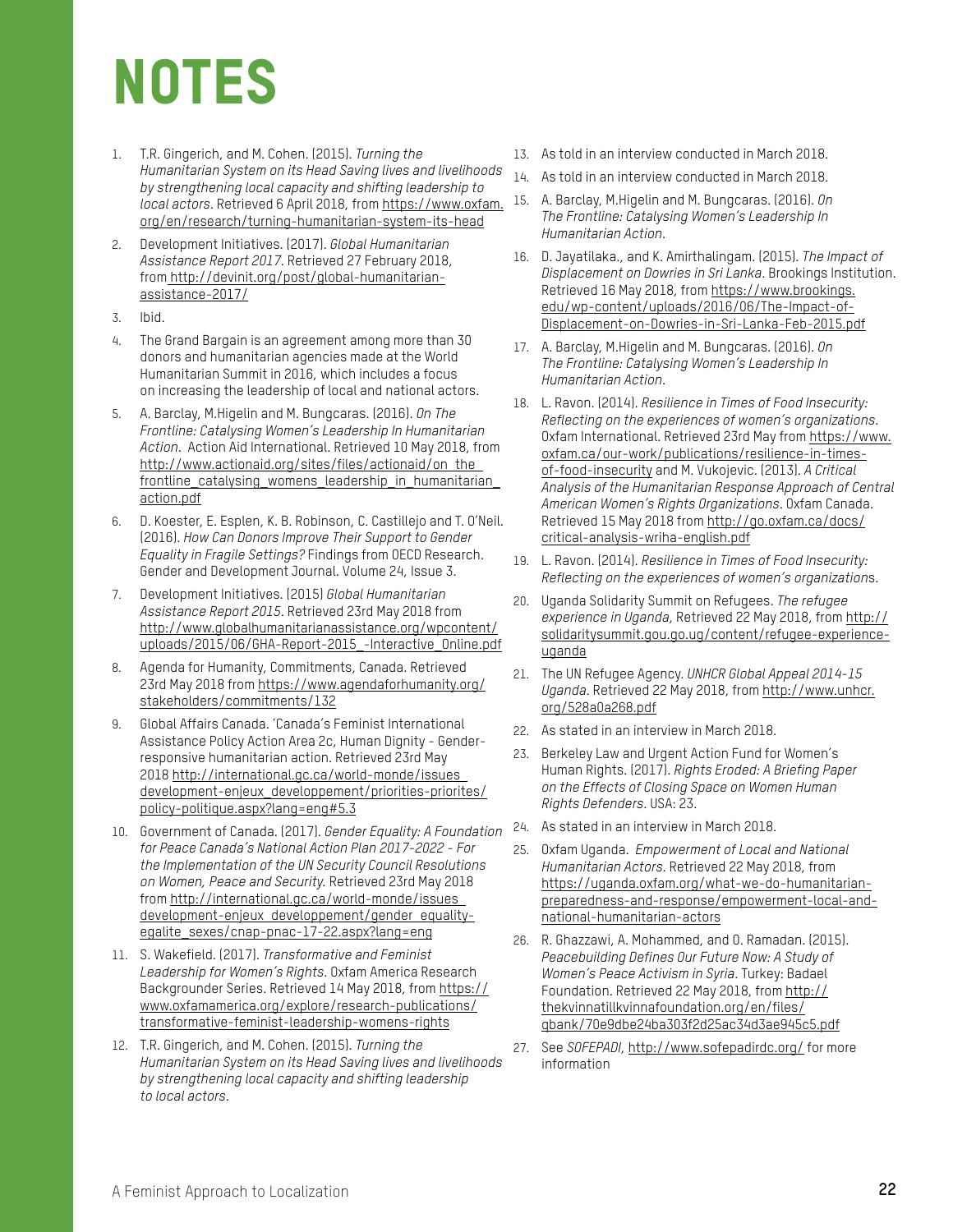- 28. K. Lock. (2016). *Women in the Syrian Peace Process: More Than a Seat at the Table?* Retrieved 22 May 2018, from UNU-MERIT blog: [http://www.merit.unu.edu/women-in-the](http://www.merit.unu.edu/women-in-the-syrian-peace-process-more-than-a-seat-at-the-table/)[syrian-peace-process-more-than-a-seat-at-the-table/](http://www.merit.unu.edu/women-in-the-syrian-peace-process-more-than-a-seat-at-the-table/)
- 29. D. Nilsson. (2012). *Anchoring the Peace: Civil Society Actors in Peace Accords and Durable Peace. International Interactions: Empirical and Theoretical Research in International Relations*. 38(2), 243-266.
- 30. Z. Moosa, M. Rahmani, and L. Webster. (2013). *From the Private to the Public Sphere: New Research in Women's Participation in Peace-building. Gender & Development*, 21(3).
- 31. Ibid.
- 32. V. Hudson, B. Ballif-Spanvill, M. Caprioli and C. F. Emmett (2014). *Sex and World Peace*. Columbia University Press.
- 33. As described by a female Yemeni respondent in research carried out for K. Anderson and H. Myrttinen (2017) 'Now is the time: research on gender justice, conflict and fragility in the Middle East and North Africa'.
- 34. K. Anderson and H. Myrttinen (2017) 'Now is the time: research on gender justice, conflict and fragility in the Middle East and North Africa'.
- 35. Oxfam. *Seeking Cover from Rain and Bullets: Gender in Emergencies*. Retrieved 23rd May 2018 from [https://](https://philippines.oxfam.org/seeking-cover-rain-and-bullets-gender-emergencies) [philippines.oxfam.org/seeking-cover-rain-and-bullets](https://philippines.oxfam.org/seeking-cover-rain-and-bullets-gender-emergencies)[gender-emergencies](https://philippines.oxfam.org/seeking-cover-rain-and-bullets-gender-emergencies)
- 36. Charter for Change. (2017). *Charter for Change: From commitments to action Progress Report 2016-2017*. Retrieved 15 May 2018, from [https://charter4change.files.](https://charter4change.files.wordpress.com/2015/08/c4c_progressreport_2017_web.pdf) [wordpress.com/2015/08/c4c\\_progressreport\\_2017\\_web.](https://charter4change.files.wordpress.com/2015/08/c4c_progressreport_2017_web.pdf) [pdf](https://charter4change.files.wordpress.com/2015/08/c4c_progressreport_2017_web.pdf)
- 37. K. Bishop. (2017). *Women- and Trans-Led Organisations Respond to Closing Space for Civil Society*. Retrieved 15 May 2018, from [https://www.mamacash.org/media/](https://www.mamacash.org/media/publications/mc_closing_space_report_def.pdf) [publications/mc\\_closing\\_space\\_report\\_def.pdf](https://www.mamacash.org/media/publications/mc_closing_space_report_def.pdf)
- 38. Ibid.
- 39. Ibid.
- 40. K. Anderson and H. Myrttinen (2017) 'Now is the time: research on gender justice, conflict and fragility in the Middle East and North Africa'.
- 41. Ibid.
- 42. Ibid.
- 43. As stated in an interview in March 2018.
- 44. As stated in an interview in March 2018.

**OXFAM** Canada